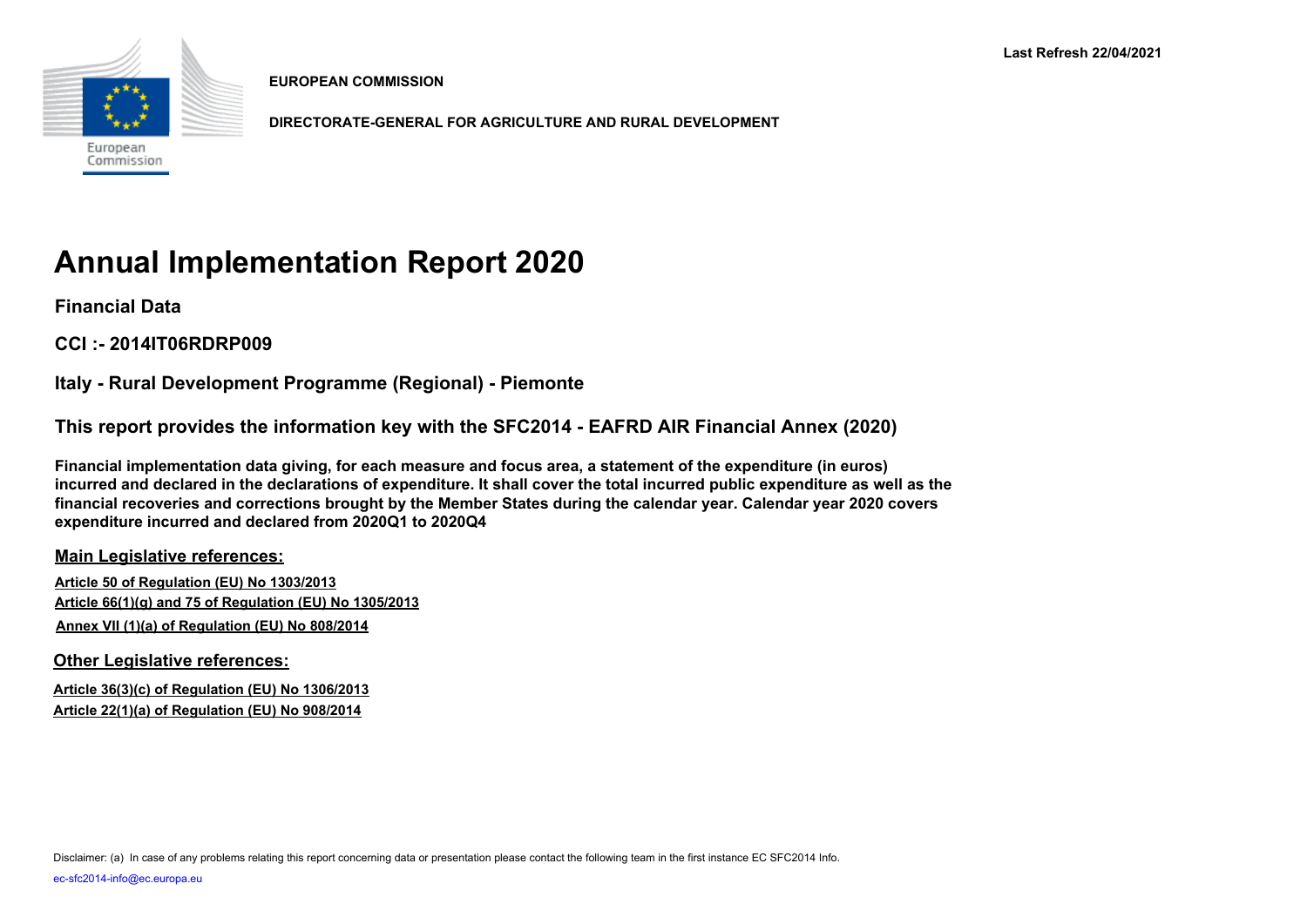#### Table 1.1 - Financial implementation per focus area (2020Q1 to 2020Q4)

\*Disclaimer: Data are those submitted by the Paying Agency in the quarterly declarations of expenditure

## **Measure code: M01 (Knowledge)**

| <b>Union Contribution</b><br>(EAFRD) before<br>adjustments |                              |                                                      |                                                      | <b>Union contribution (EAFRD)</b><br>financial and other adjustments | <b>Total Union</b><br><b>Contribution</b>                 |                             |                              |
|------------------------------------------------------------|------------------------------|------------------------------------------------------|------------------------------------------------------|----------------------------------------------------------------------|-----------------------------------------------------------|-----------------------------|------------------------------|
| <b>Focus Area / Priority</b>                               | $01/01/2020 -$<br>31/03/2020 | 01/04/2020<br>$\overline{\phantom{a}}$<br>30/06/2020 | 01/07/2020<br>$\overline{\phantom{a}}$<br>15/10/2020 | 16/10/2020 -<br>31/12/2020                                           | <b>Irregularities or</b><br>negligence<br>recovered by MS | <b>Other</b><br>adjustments | (EAFRD) after<br>adjustments |
| 2A                                                         | 62,152.23                    | 27,510.56                                            |                                                      |                                                                      |                                                           |                             | 89,662.79                    |
| 2B                                                         | 18,698.70                    | 35,468.96                                            | 9,504.47                                             |                                                                      | $-12,695.78$                                              |                             | 50,976.35                    |
| 3A                                                         | 37,731.03                    |                                                      |                                                      |                                                                      | $-17,849.16$                                              |                             | 19,881.87                    |
| 3B                                                         | 17,680.23                    |                                                      |                                                      |                                                                      | $-22,449.41$                                              |                             | $-4,769.18$                  |
| <b>5A</b>                                                  | 15,097.10                    |                                                      |                                                      |                                                                      | $-12,480.63$                                              |                             | 2,616.47                     |
| 5C                                                         | 47,650.72                    |                                                      |                                                      |                                                                      | $-28,068.54$                                              |                             | 19,582.18                    |
| 5D                                                         |                              |                                                      |                                                      |                                                                      | $-15,187.45$                                              |                             | $-15,187.45$                 |
| <b>5E</b>                                                  | 17,307.20                    |                                                      |                                                      |                                                                      |                                                           |                             | 17,307.20                    |
| 6B                                                         | 234,214.35                   | 20,009.40                                            | 130,666.81                                           |                                                                      | $-3,572.03$                                               |                             | 381,318.53                   |
| P4                                                         | 195,823.40                   |                                                      |                                                      |                                                                      | $-82,252.75$                                              |                             | 113,570.65                   |
| <b>TOTAL</b>                                               | 646,354.96                   | 82,988.92                                            | 140,171.28                                           |                                                                      | $-194,555.75$                                             |                             | 674,959.41                   |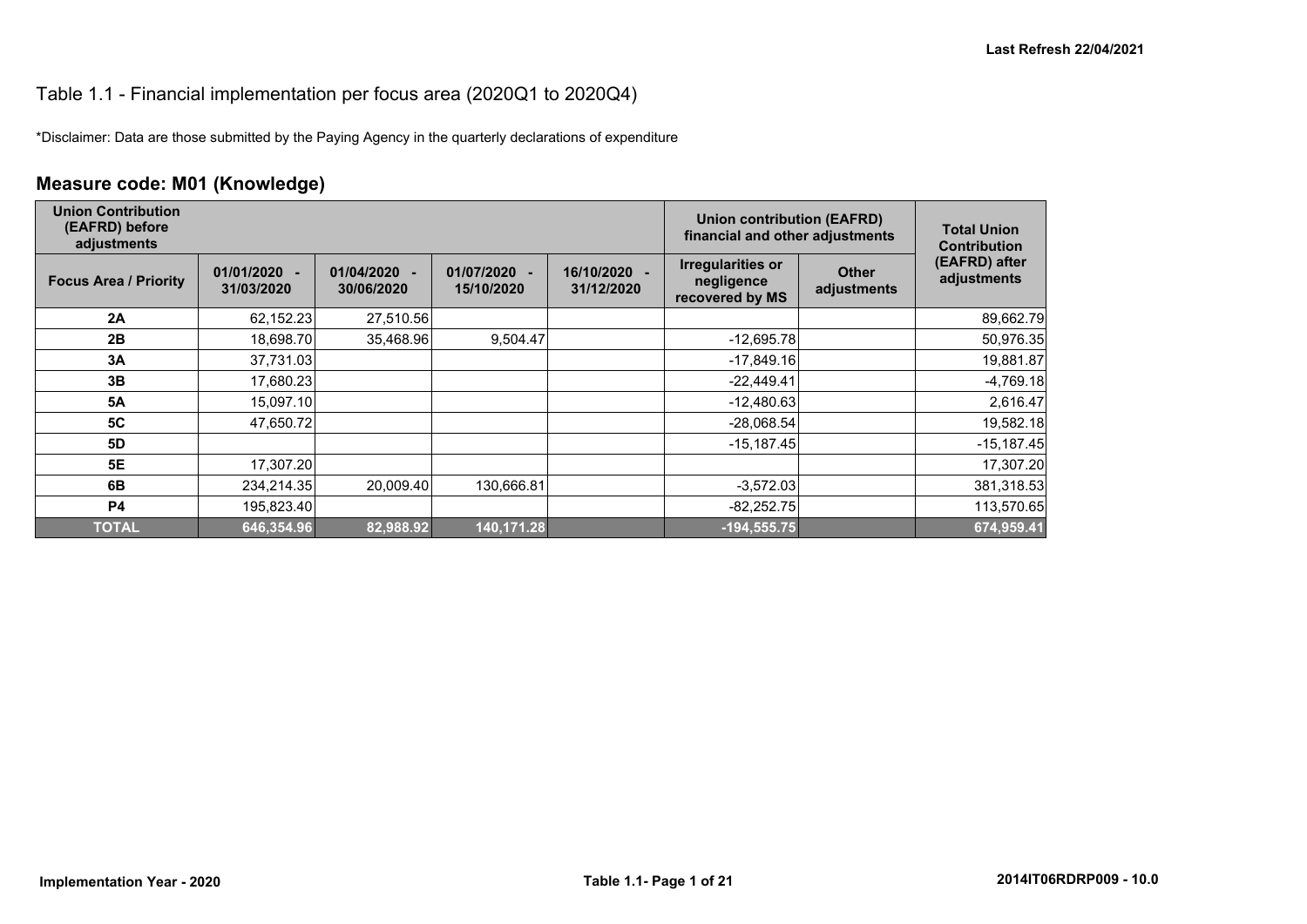## **Measure code: M02 (Advisory services)**

| <b>Union Contribution</b><br>(EAFRD) before<br>adjustments |                            |                                            |                            | <b>Union contribution (EAFRD)</b><br>financial and other adjustments | <b>Total Union</b><br><b>Contribution</b>                 |                             |                              |
|------------------------------------------------------------|----------------------------|--------------------------------------------|----------------------------|----------------------------------------------------------------------|-----------------------------------------------------------|-----------------------------|------------------------------|
| <b>Focus Area / Priority</b>                               | 01/01/2020 -<br>31/03/2020 | 01/04/2020<br>$\overline{a}$<br>30/06/2020 | 01/07/2020 -<br>15/10/2020 | 16/10/2020 -<br>31/12/2020                                           | <b>Irregularities or</b><br>negligence<br>recovered by MS | <b>Other</b><br>adjustments | (EAFRD) after<br>adjustments |
| 2A                                                         |                            |                                            |                            |                                                                      |                                                           |                             | 0.00                         |
| 2B                                                         |                            |                                            |                            |                                                                      |                                                           |                             | 0.00                         |
| 3A                                                         |                            |                                            |                            |                                                                      |                                                           |                             | 0.00                         |
| 3B                                                         |                            |                                            |                            |                                                                      |                                                           |                             | 0.00                         |
| <b>5A</b>                                                  |                            |                                            |                            |                                                                      |                                                           |                             | 0.00                         |
| <b>5C</b>                                                  |                            |                                            |                            |                                                                      |                                                           |                             | 0.00                         |
| 5D                                                         |                            |                                            |                            |                                                                      |                                                           |                             | 0.00                         |
| 5E                                                         |                            |                                            |                            |                                                                      |                                                           |                             | 0.00                         |
| <b>P4</b>                                                  |                            |                                            |                            |                                                                      |                                                           |                             | 0.00                         |
| <b>TOTAL</b>                                               |                            |                                            |                            |                                                                      |                                                           |                             | 0.00                         |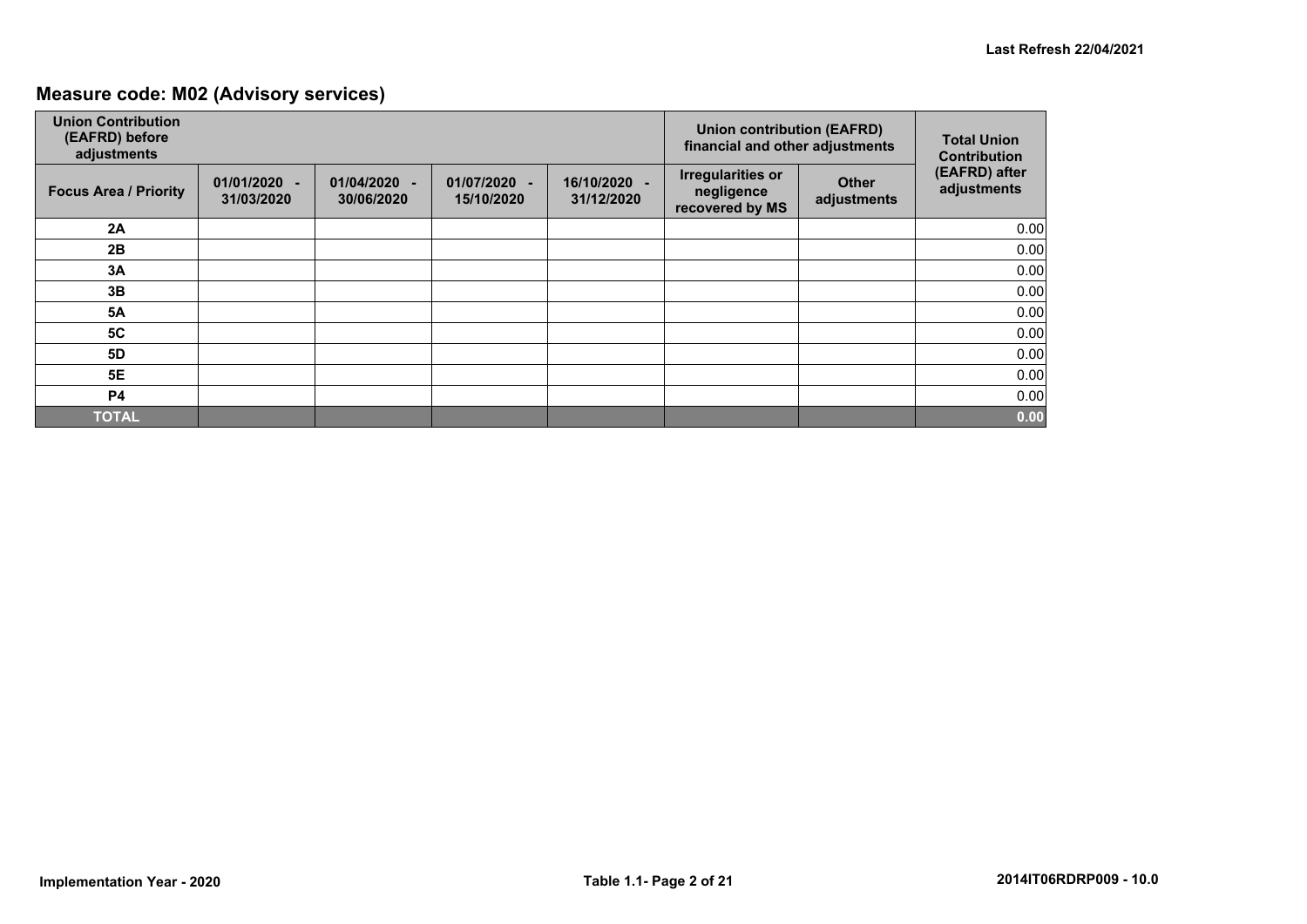## **Measure code: M03 (Quality schemes)**

| <b>Union Contribution</b><br>(EAFRD) before<br>adjustments |                              |                          |                            | Union contribution (EAFRD)<br>financial and other adjustments | <b>Total Union</b><br><b>Contribution</b>          |                             |                              |
|------------------------------------------------------------|------------------------------|--------------------------|----------------------------|---------------------------------------------------------------|----------------------------------------------------|-----------------------------|------------------------------|
| <b>Focus Area / Priority</b>                               | $01/01/2020 -$<br>31/03/2020 | 01/04/2020<br>30/06/2020 | 01/07/2020 -<br>15/10/2020 | 16/10/2020<br>31/12/2020                                      | Irregularities or<br>negligence<br>recovered by MS | <b>Other</b><br>adjustments | (EAFRD) after<br>adjustments |
| 3A                                                         | 395,450.32                   | 724,628.50               | 510.962.89                 | 401.021.13                                                    | $-1.337.77$                                        |                             | 2,030,725.07                 |
| <b>TOTAL</b>                                               | 395,450.32                   | 724,628.50               | 510,962.89                 | 401,021.13                                                    | $-1,337.77$                                        |                             | 2,030,725.07                 |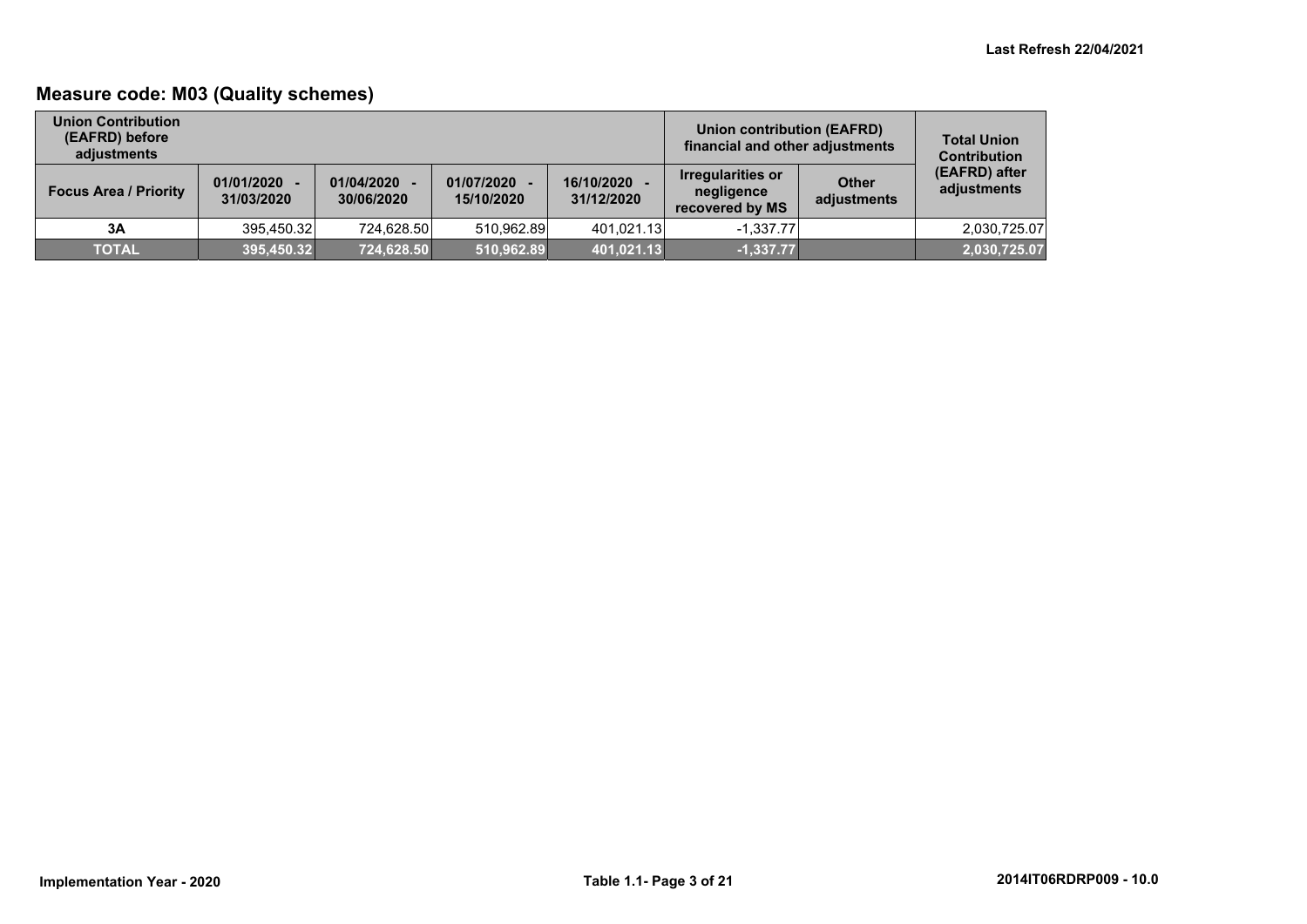## **Measure code: M04 (Physical Investment)**

| <b>Union Contribution</b><br>(EAFRD) before<br>adjustments |                              |                          |                          |                            | Union contribution (EAFRD)<br>financial and other adjustments |                             | <b>Total Union</b><br><b>Contribution</b> |
|------------------------------------------------------------|------------------------------|--------------------------|--------------------------|----------------------------|---------------------------------------------------------------|-----------------------------|-------------------------------------------|
| <b>Focus Area / Priority</b>                               | $01/01/2020 -$<br>31/03/2020 | 01/04/2020<br>30/06/2020 | 01/07/2020<br>15/10/2020 | 16/10/2020 -<br>31/12/2020 | Irregularities or<br>negligence<br>recovered by MS            | <b>Other</b><br>adjustments | (EAFRD) after<br>adjustments              |
| 2A                                                         | 1,792,264.85                 | 1.592.208.47             | 976.822.43               | 1.144.441.96               | $-1.046.31$                                                   |                             | 5,504,691.40                              |
| 2B                                                         | 1,116,093.65                 | 622.977.32               | 643.503.04               | 380,668.78                 | $-30,724.16$                                                  |                             | 2,732,518.63                              |
| 3A                                                         | 1,167,096.08                 | 1,491,017.24             | 2,180,929.32             | 770,253.72                 |                                                               |                             | 5,609,296.36                              |
| <b>5A</b>                                                  |                              |                          |                          |                            |                                                               |                             |                                           |
| 5D                                                         | 140,173.31                   | 169,702.88               | 239,761.99               | 96,958.17                  |                                                               |                             | 646,596.35                                |
| <b>P4</b>                                                  | 82.371.42                    | 127,842.18               | 135,598.14               | 66,716.33                  |                                                               |                             | 412,528.07                                |
| <b>TOTAL</b>                                               | 4,297,999.31                 | 4,003,748.09             | 4,176,614.92             | 2,459,038.96               | $-31,770.47$                                                  |                             | 14,905,630.81                             |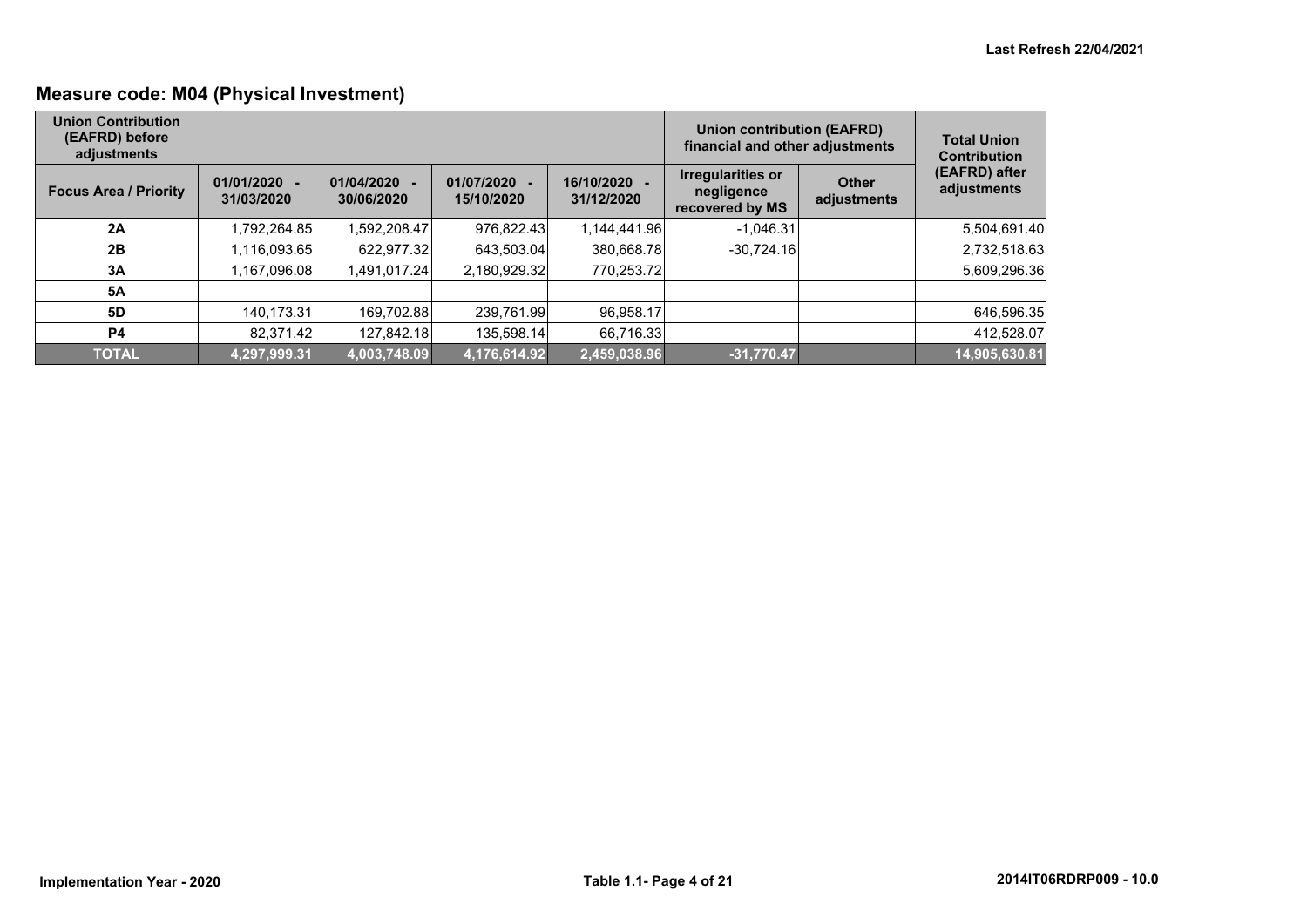## **Measure code: M05 (Restoring agricultural potential)**

| <b>Union Contribution</b><br>(EAFRD) before<br>adjustments |                              |                          |                            | Union contribution (EAFRD)<br>financial and other adjustments | <b>Total Union</b><br><b>Contribution</b>          |                             |                              |
|------------------------------------------------------------|------------------------------|--------------------------|----------------------------|---------------------------------------------------------------|----------------------------------------------------|-----------------------------|------------------------------|
| <b>Focus Area / Priority</b>                               | $01/01/2020 -$<br>31/03/2020 | 01/04/2020<br>30/06/2020 | 01/07/2020 -<br>15/10/2020 | 16/10/2020<br>31/12/2020                                      | Irregularities or<br>negligence<br>recovered by MS | <b>Other</b><br>adjustments | (EAFRD) after<br>adjustments |
| 3B                                                         | 202.648.10                   | 334.210.80               | 282.071.96                 | 145.011.00                                                    |                                                    |                             | 963,941.86                   |
| <b>TOTAL</b>                                               | 202,648.10                   | 334,210.80               | 282,071.96                 | 145,011.00                                                    |                                                    |                             | 963,941.86                   |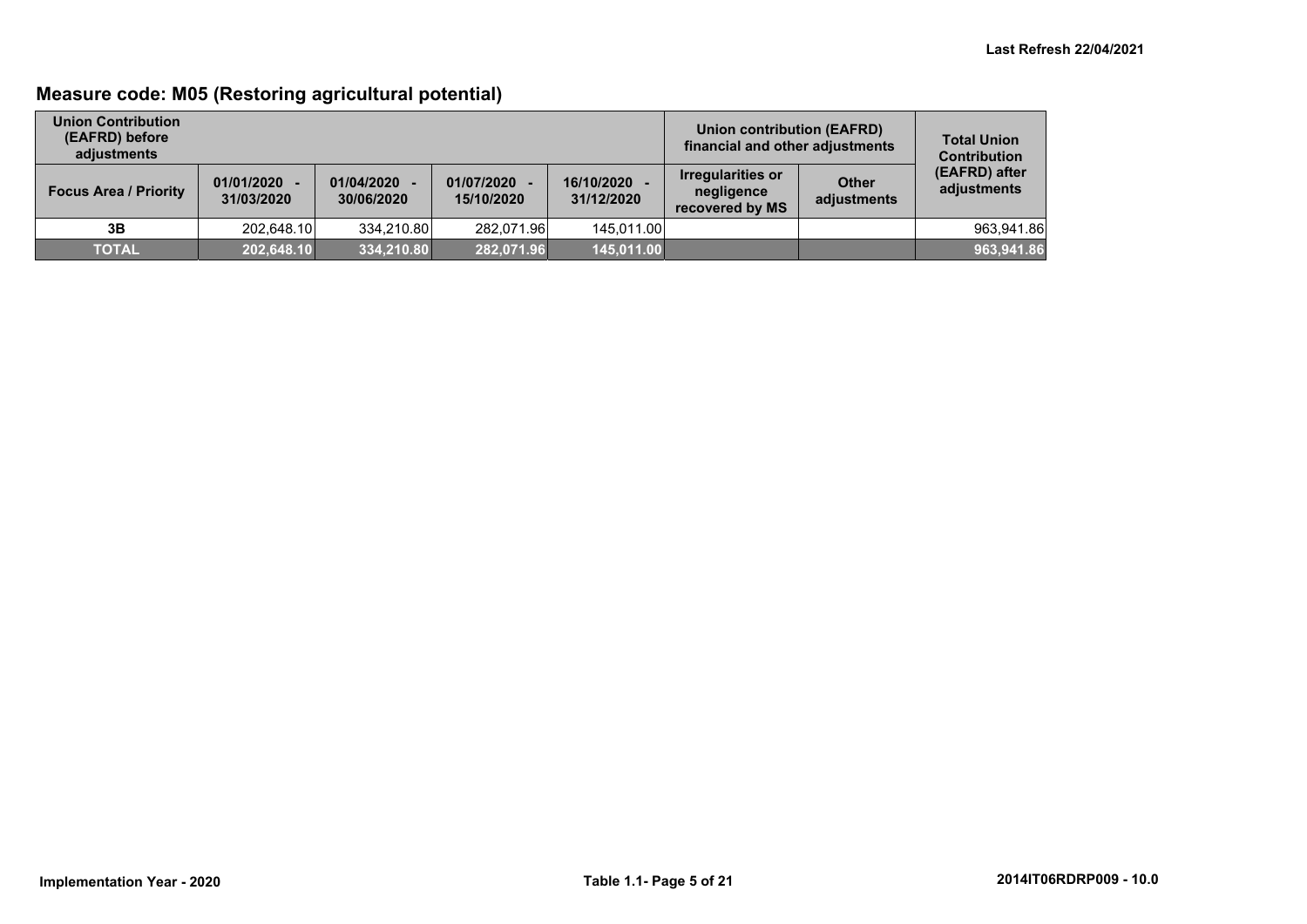## **Measure code: M06 (Farm and business development)**

| <b>Union Contribution</b><br>(EAFRD) before<br>adjustments |                              |                          |                            | Union contribution (EAFRD)<br>financial and other adjustments | <b>Total Union</b><br><b>Contribution</b>                 |                             |                              |
|------------------------------------------------------------|------------------------------|--------------------------|----------------------------|---------------------------------------------------------------|-----------------------------------------------------------|-----------------------------|------------------------------|
| <b>Focus Area / Priority</b>                               | $01/01/2020 -$<br>31/03/2020 | 01/04/2020<br>30/06/2020 | 01/07/2020 -<br>15/10/2020 | 16/10/2020<br>31/12/2020                                      | <b>Irregularities or</b><br>negligence<br>recovered by MS | <b>Other</b><br>adjustments | (EAFRD) after<br>adjustments |
| 2A                                                         | 13.348.14                    | 40.977.19                | 51.622.19                  | 102,105.08                                                    |                                                           |                             | 208,052.60                   |
| 2B                                                         | 876.429.52                   | 923.525.19               | 955.086.87                 | 702.141.50                                                    | $-42.131.47$                                              |                             | 3,415,051.61                 |
| <b>TOTAL</b>                                               | 889,777.66                   | 964,502.38               | 1,006,709.06               | 804,246.58                                                    | $-42,131.47$                                              |                             | 3,623,104.21                 |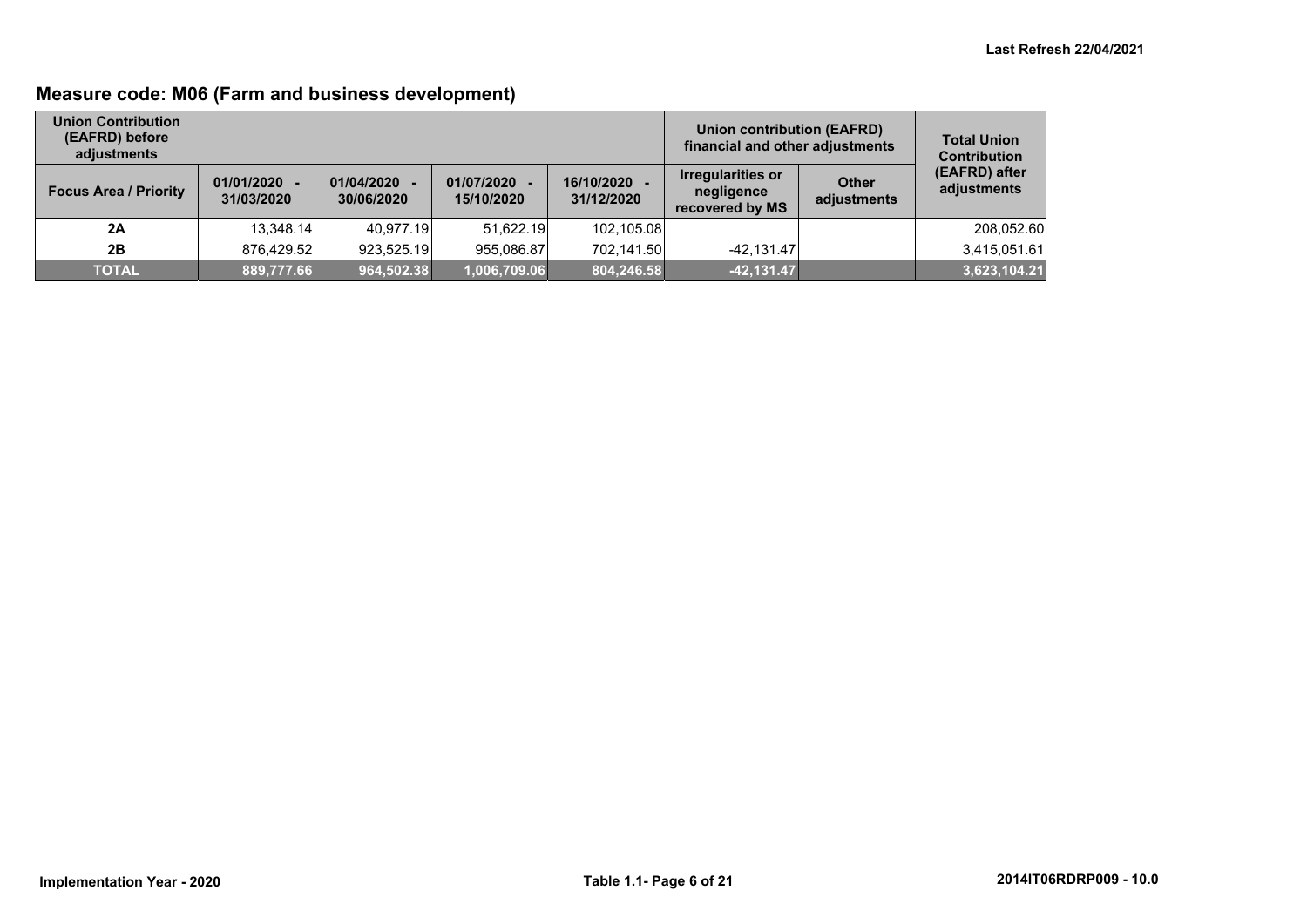## **Measure code: M07 (Basic services)**

| <b>Union Contribution</b><br>(EAFRD) before<br>adjustments |                              |                          |                            | <b>Union contribution (EAFRD)</b><br>financial and other adjustments | <b>Total Union</b><br><b>Contribution</b>                 |                             |                              |
|------------------------------------------------------------|------------------------------|--------------------------|----------------------------|----------------------------------------------------------------------|-----------------------------------------------------------|-----------------------------|------------------------------|
| <b>Focus Area / Priority</b>                               | $01/01/2020 -$<br>31/03/2020 | 01/04/2020<br>30/06/2020 | 01/07/2020 -<br>15/10/2020 | 16/10/2020<br>31/12/2020                                             | <b>Irregularities or</b><br>negligence<br>recovered by MS | <b>Other</b><br>adjustments | (EAFRD) after<br>adjustments |
| 6B                                                         | 16.610.55                    | 241.213.77               | 91.813.54                  | 175,973.71                                                           |                                                           |                             | 525,611.57                   |
| 6C                                                         |                              |                          |                            |                                                                      |                                                           |                             | 0.00                         |
| <b>P4</b>                                                  | 32,879.16                    | 92.907.99                | 135,906.98                 | 47,354.35                                                            |                                                           |                             | 309,048.48                   |
| <b>TOTAL</b>                                               | 49,489.71                    | 334,121.76               | 227,720.52                 | 223,328.06                                                           |                                                           |                             | 834,660.05                   |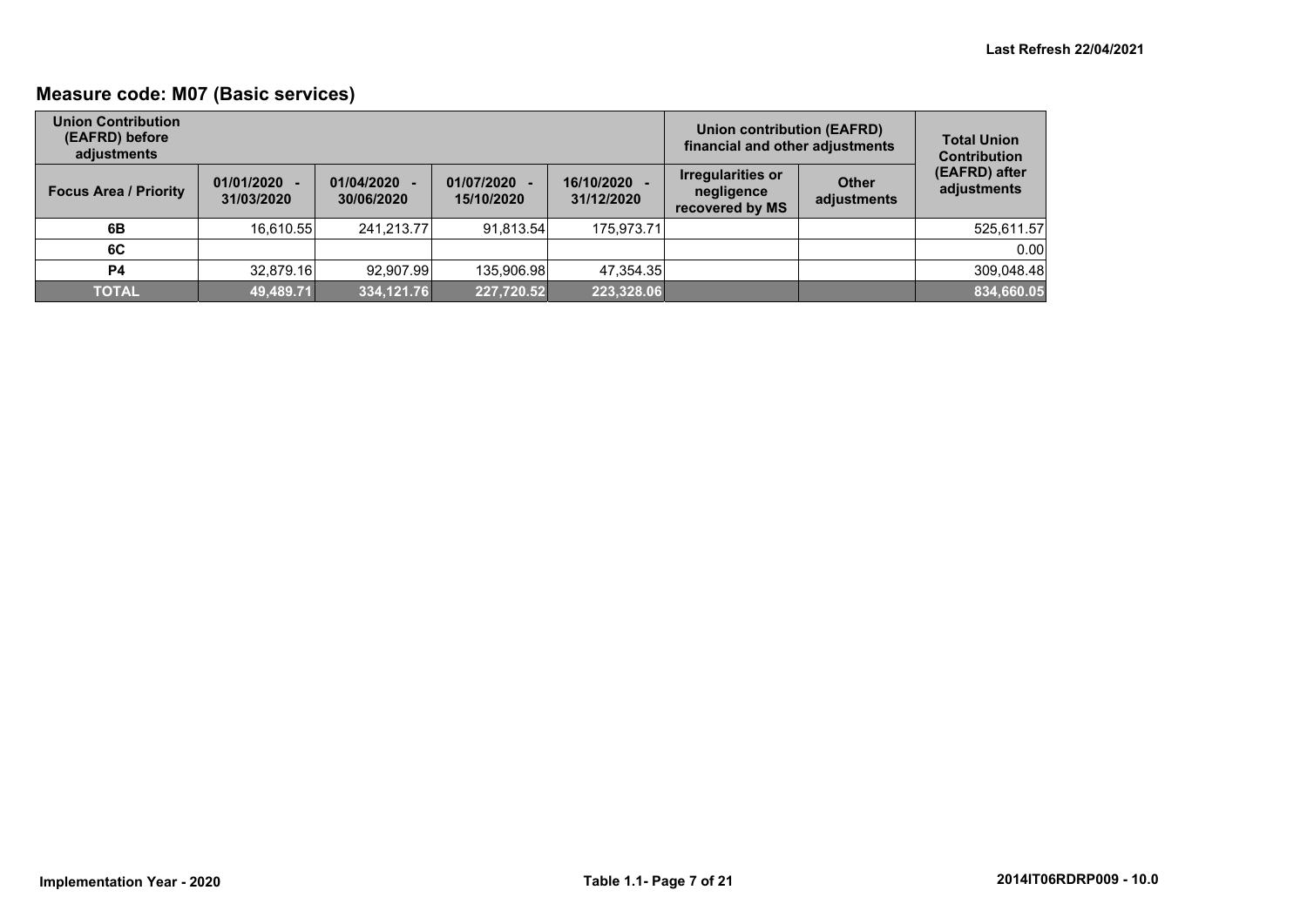## **Measure code: M08 (Forest)**

| <b>Union Contribution</b><br>(EAFRD) before<br>adjustments |                              |                          |                            |                            | <b>Union contribution (EAFRD)</b><br>financial and other adjustments |                             | <b>Total Union</b><br><b>Contribution</b> |
|------------------------------------------------------------|------------------------------|--------------------------|----------------------------|----------------------------|----------------------------------------------------------------------|-----------------------------|-------------------------------------------|
| <b>Focus Area / Priority</b>                               | $01/01/2020 -$<br>31/03/2020 | 01/04/2020<br>30/06/2020 | 01/07/2020 -<br>15/10/2020 | 16/10/2020 -<br>31/12/2020 | Irregularities or<br>negligence<br>recovered by MS                   | <b>Other</b><br>adjustments | (EAFRD) after<br>adjustments              |
| 2A                                                         | 211,392.71                   | 558,647.13               | 52,251.78                  | 221,393.99                 |                                                                      |                             | 1,043,685.61                              |
| 3Β                                                         | 24.314.61                    |                          | 32,749.01                  |                            |                                                                      |                             | 57,063.62                                 |
| <b>5E</b>                                                  | 81,181.34                    | 226,253.80               | 108,283.28                 | 95,951.43                  | $-2,663.38$                                                          |                             | 509,006.47                                |
| <b>P4</b>                                                  | 15.812.33                    |                          | 15.147.59                  | 25,463.16                  |                                                                      |                             | 56,423.08                                 |
| <b>TOTAL</b>                                               | 332,700.99                   | 784,900.93               | 208,431.66                 | 342,808.58                 | $-2,663.38$                                                          |                             | 1,666,178.78                              |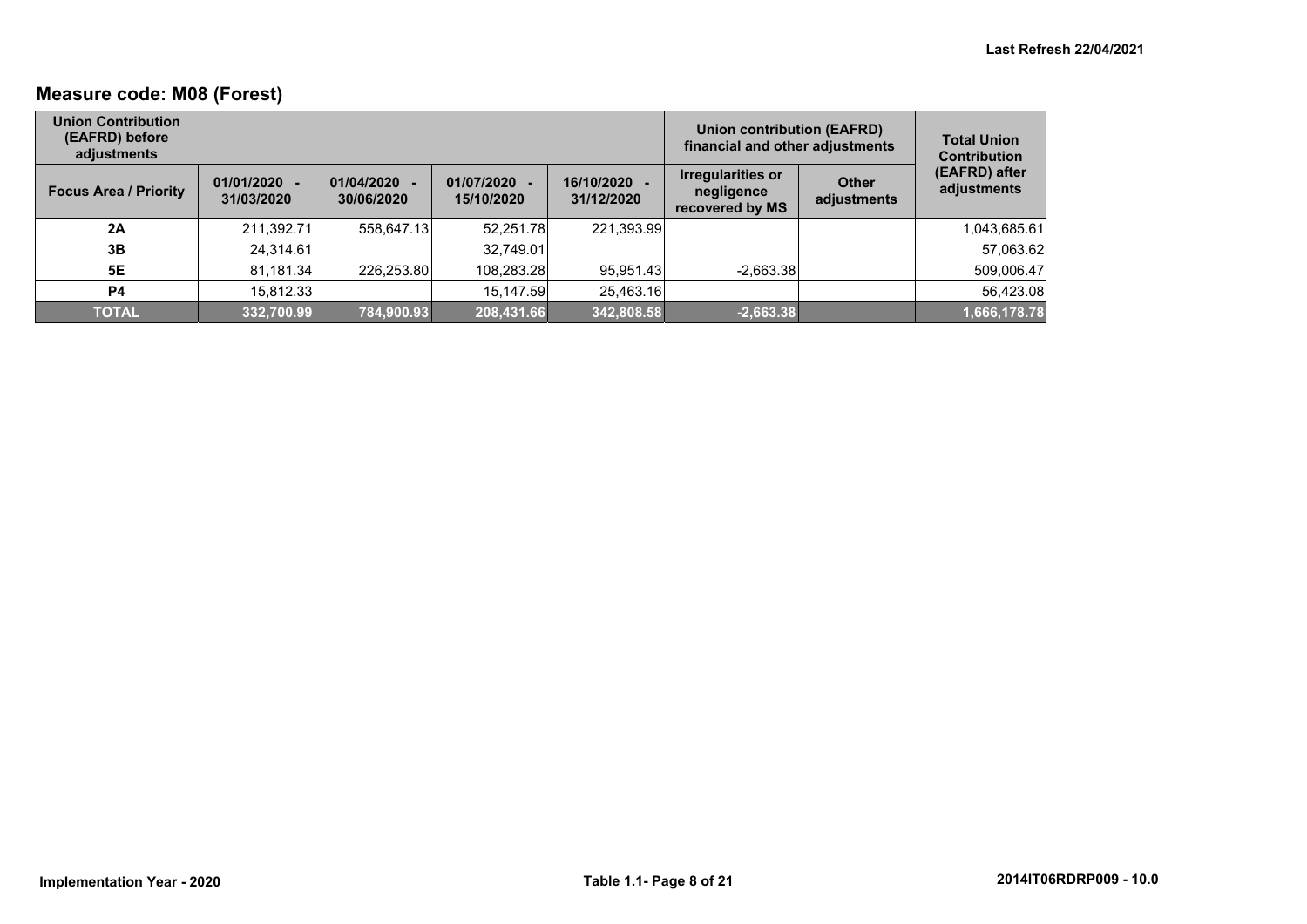## **Measure code: M10 (Agri-environment-climate)**

| <b>Union Contribution</b><br>(EAFRD) before<br>adjustments |                              |                          |                            | <b>Union contribution (EAFRD)</b><br>financial and other adjustments | <b>Total Union</b><br><b>Contribution</b>                 |                             |                              |
|------------------------------------------------------------|------------------------------|--------------------------|----------------------------|----------------------------------------------------------------------|-----------------------------------------------------------|-----------------------------|------------------------------|
| <b>Focus Area / Priority</b>                               | $01/01/2020 -$<br>31/03/2020 | 01/04/2020<br>30/06/2020 | 01/07/2020 -<br>15/10/2020 | 16/10/2020<br>31/12/2020                                             | <b>Irregularities or</b><br>negligence<br>recovered by MS | <b>Other</b><br>adjustments | (EAFRD) after<br>adjustments |
| 5D                                                         | 194,752.32                   | 173,515.45               | 3,525.61                   | 781,616.75                                                           | $-26,425.49$                                              |                             | 1,126,984.64                 |
| 5E                                                         | 389,019.01                   | 178,135.36               | 26.931.45                  | 1.302.007.31                                                         | $-27.918.44$                                              |                             | 1,868,174.69                 |
| P4                                                         | 4,526,137.09                 | 3,089,960.50             | 165,956.58                 | 12.290.199.40                                                        | $-208.975.37$                                             |                             | 19,863,278.20                |
| <b>TOTAL</b>                                               | 5,109,908.42                 | 3,441,611.31             | 196,413.64                 | 14,373,823.46                                                        | $-263,319.30$                                             |                             | 22,858,437.53                |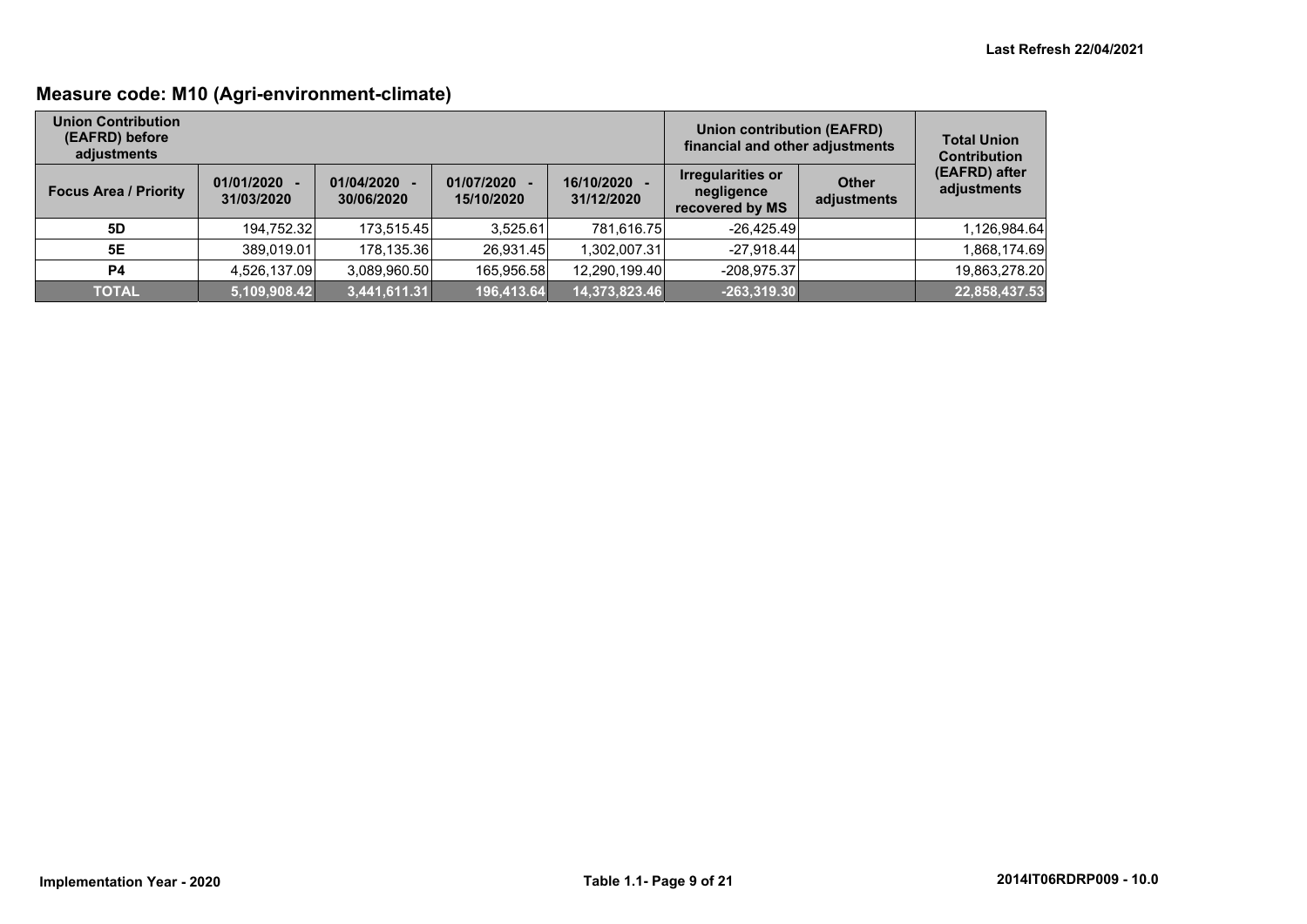## **Measure code: M11 (Organic Farming)**

| <b>Union Contribution</b><br>(EAFRD) before<br>adiustments |                              |                          |                            | Union contribution (EAFRD)<br>financial and other adjustments | <b>Total Union</b><br><b>Contribution</b>                 |                             |                              |
|------------------------------------------------------------|------------------------------|--------------------------|----------------------------|---------------------------------------------------------------|-----------------------------------------------------------|-----------------------------|------------------------------|
| <b>Focus Area / Priority</b>                               | $01/01/2020 -$<br>31/03/2020 | 01/04/2020<br>30/06/2020 | 01/07/2020 -<br>15/10/2020 | 16/10/2020<br>31/12/2020                                      | <b>Irregularities or</b><br>negligence<br>recovered by MS | <b>Other</b><br>adjustments | (EAFRD) after<br>adjustments |
| <b>P4</b>                                                  | 521.552.44                   | 821.955.98               | 28.650.74                  | 2,304,898.18                                                  | $-33.151.96$                                              |                             | 3,643,905.38                 |
| <b>TOTAL</b>                                               | 521,552.44                   | 821,955.98               | 28,650.74                  | 2,304,898.18                                                  | $-33,151.96$                                              |                             | 3,643,905.38                 |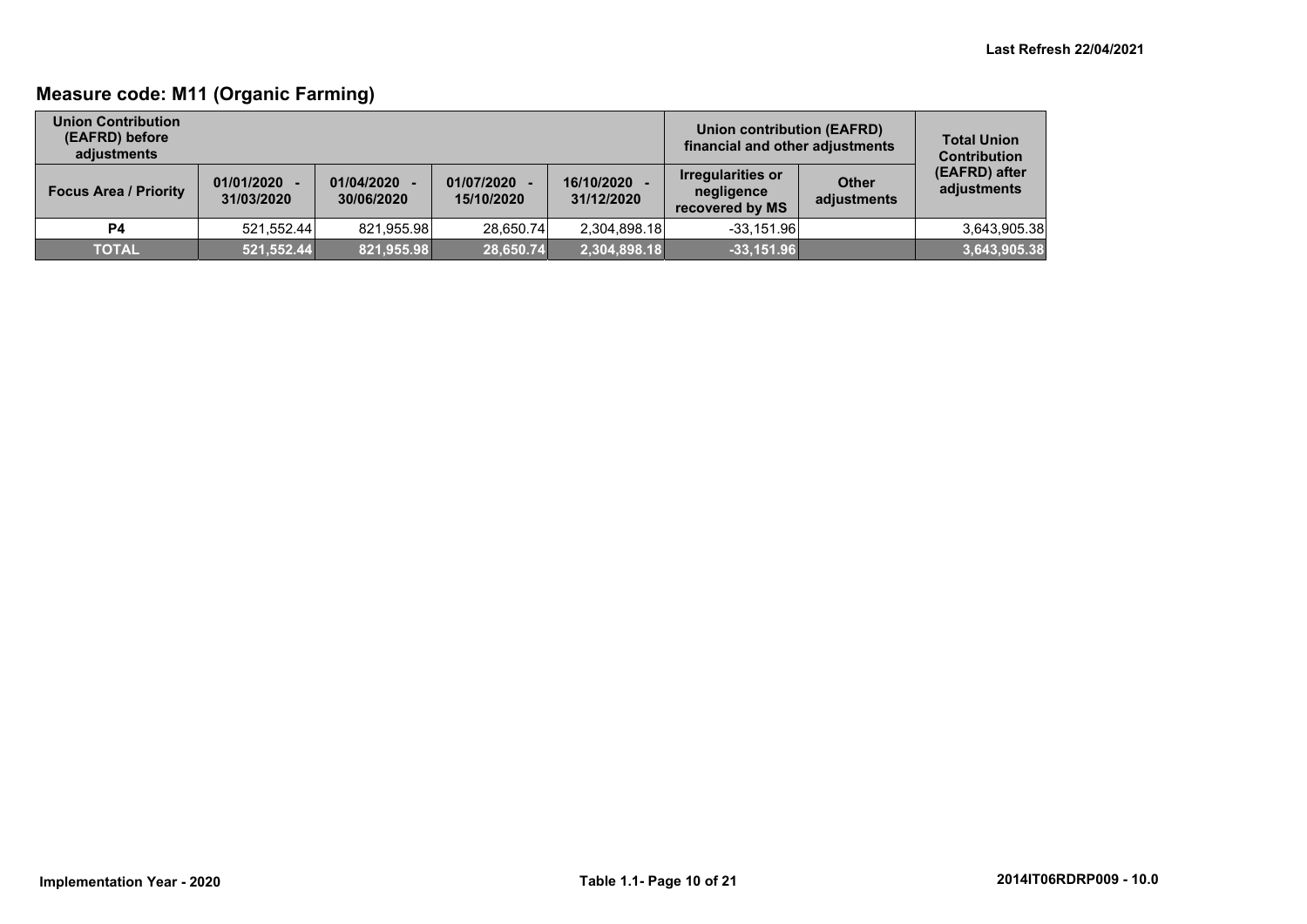## **Measure code: M113 (Early retirement)**

| <b>Union Contribution</b><br>(EAFRD) before<br>adiustments |                              |                          |                          | Union contribution (EAFRD)<br>financial and other adjustments | <b>Total Union</b><br><b>Contribution</b>                 |                             |                              |
|------------------------------------------------------------|------------------------------|--------------------------|--------------------------|---------------------------------------------------------------|-----------------------------------------------------------|-----------------------------|------------------------------|
| <b>Focus Area / Priority</b>                               | $01/01/2020 -$<br>31/03/2020 | 01/04/2020<br>30/06/2020 | 01/07/2020<br>15/10/2020 | 16/10/2020 -<br>31/12/2020                                    | <b>Irregularities or</b><br>negligence<br>recovered by MS | <b>Other</b><br>adjustments | (EAFRD) after<br>adjustments |
| M113                                                       |                              |                          |                          |                                                               |                                                           |                             | 0.00                         |
| <b>TOTAL</b>                                               |                              |                          |                          |                                                               |                                                           |                             | 0.00                         |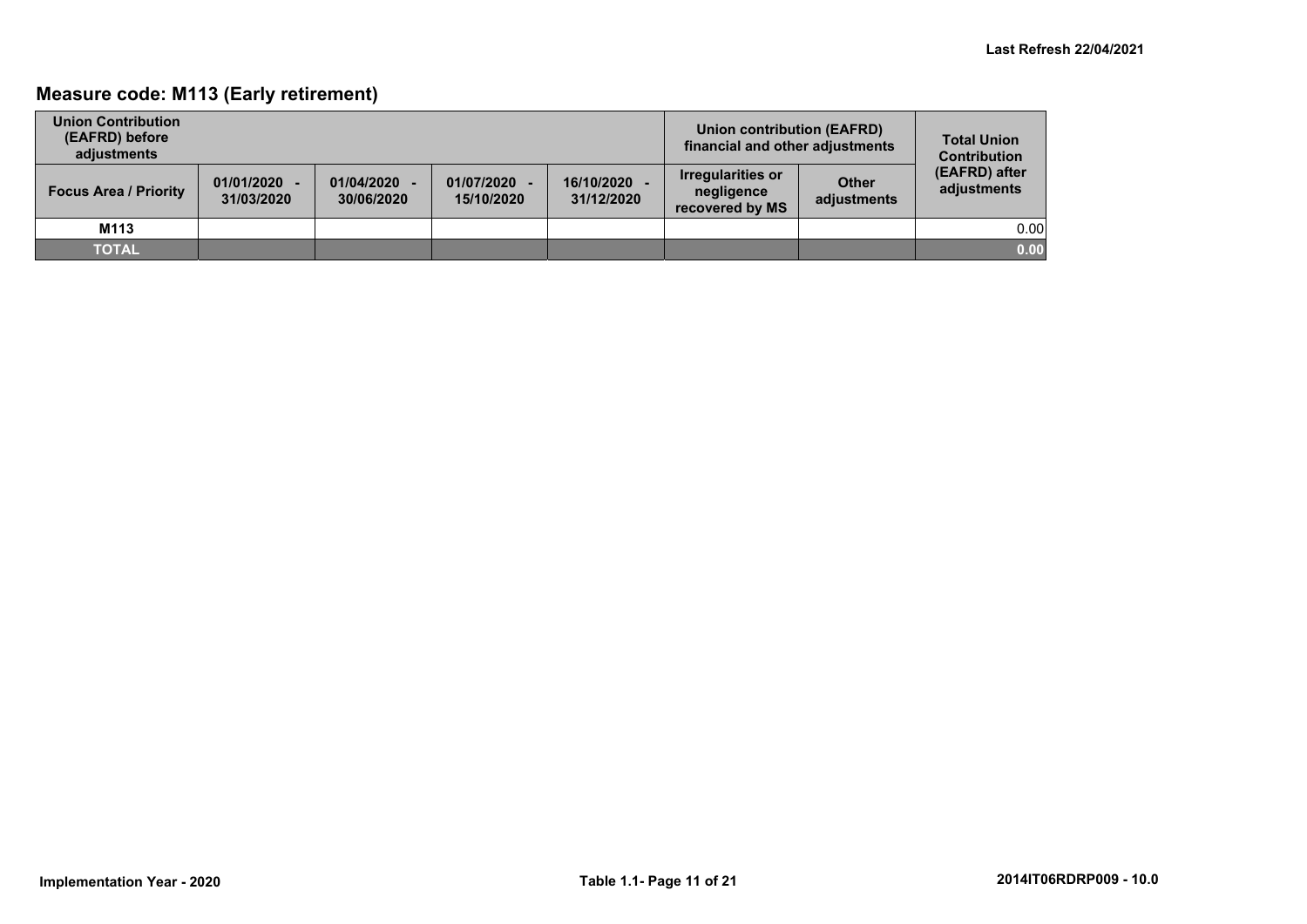## **Measure code: M12 (NAT 2000 & WFD)**

| <b>Union Contribution</b><br>(EAFRD) before<br>adiustments |                              |                          |                            |                          | Union contribution (EAFRD)<br>financial and other adjustments |                             | <b>Total Union</b><br><b>Contribution</b> |
|------------------------------------------------------------|------------------------------|--------------------------|----------------------------|--------------------------|---------------------------------------------------------------|-----------------------------|-------------------------------------------|
| <b>Focus Area / Priority</b>                               | $01/01/2020 -$<br>31/03/2020 | 01/04/2020<br>30/06/2020 | 01/07/2020 -<br>15/10/2020 | 16/10/2020<br>31/12/2020 | <b>Irregularities or</b><br>negligence<br>recovered by MS     | <b>Other</b><br>adjustments | (EAFRD) after<br>adjustments              |
| <b>P4</b>                                                  | 88.881.94                    | 571.745.14               | 11.603.59                  | 281.576.53               |                                                               |                             | 953.807.20                                |
| <b>TOTAL</b>                                               | 88,881.94                    | 571,745.14               | 11,603.59                  | 281,576.53               |                                                               |                             | 953,807.20                                |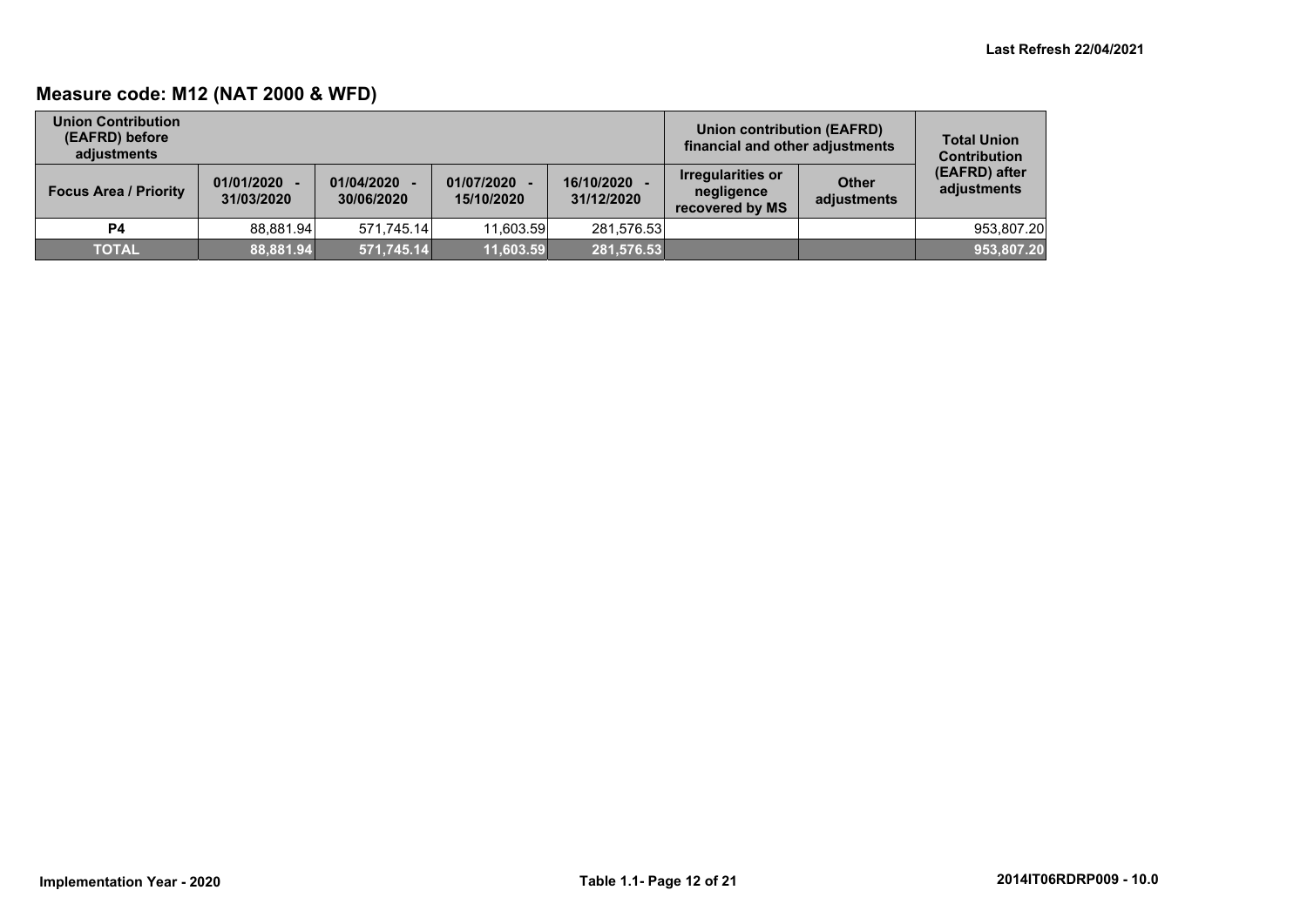## **Measure code: M13 (Areas with natural constraints)**

| <b>Union Contribution</b><br>(EAFRD) before<br>adjustments |                              |                          |                            |                          | Union contribution (EAFRD)<br>financial and other adjustments |                             | <b>Total Union</b><br><b>Contribution</b> |
|------------------------------------------------------------|------------------------------|--------------------------|----------------------------|--------------------------|---------------------------------------------------------------|-----------------------------|-------------------------------------------|
| <b>Focus Area / Priority</b>                               | $01/01/2020 -$<br>31/03/2020 | 01/04/2020<br>30/06/2020 | 01/07/2020 -<br>15/10/2020 | 16/10/2020<br>31/12/2020 | <b>Irregularities or</b><br>negligence<br>recovered by MS     | <b>Other</b><br>adjustments | (EAFRD) after<br>adjustments              |
| P <sub>4</sub>                                             | 1,050,136.00                 | 873.232.62               | 65,086.83                  | 2,726,935.42             | -109,765.63                                                   |                             | 4,605,625.24                              |
| <b>TOTAL</b>                                               | 1,050,136.00                 | 873,232.62               | 65,086.83                  | 2,726,935.42             | $-109,765.63$                                                 |                             | 4,605,625.24                              |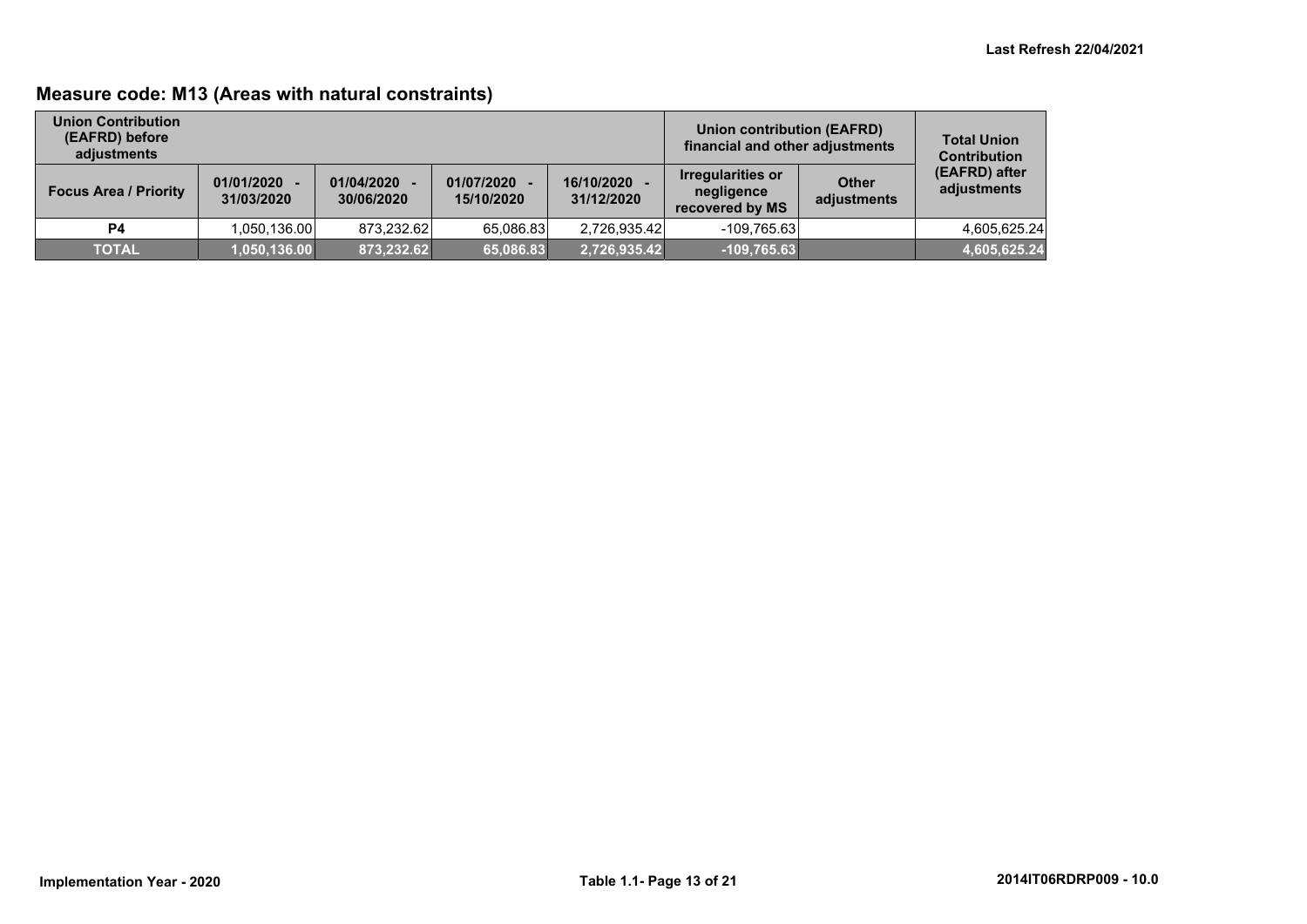## **Measure code: M131 (Meeting standards )**

| <b>Union Contribution</b><br>(EAFRD) before<br>adiustments |                              |                          |                          |                          | Union contribution (EAFRD)<br>financial and other adjustments |                             | <b>Total Union</b><br><b>Contribution</b> |
|------------------------------------------------------------|------------------------------|--------------------------|--------------------------|--------------------------|---------------------------------------------------------------|-----------------------------|-------------------------------------------|
| <b>Focus Area / Priority</b>                               | $01/01/2020 -$<br>31/03/2020 | 01/04/2020<br>30/06/2020 | 01/07/2020<br>15/10/2020 | 16/10/2020<br>31/12/2020 | Irregularities or<br>negligence<br>recovered by MS            | <b>Other</b><br>adjustments | (EAFRD) after<br>adjustments              |
| M131                                                       |                              |                          |                          |                          |                                                               |                             | 0.00                                      |
| <b>TOTAL</b>                                               |                              |                          |                          |                          |                                                               |                             | 0.00                                      |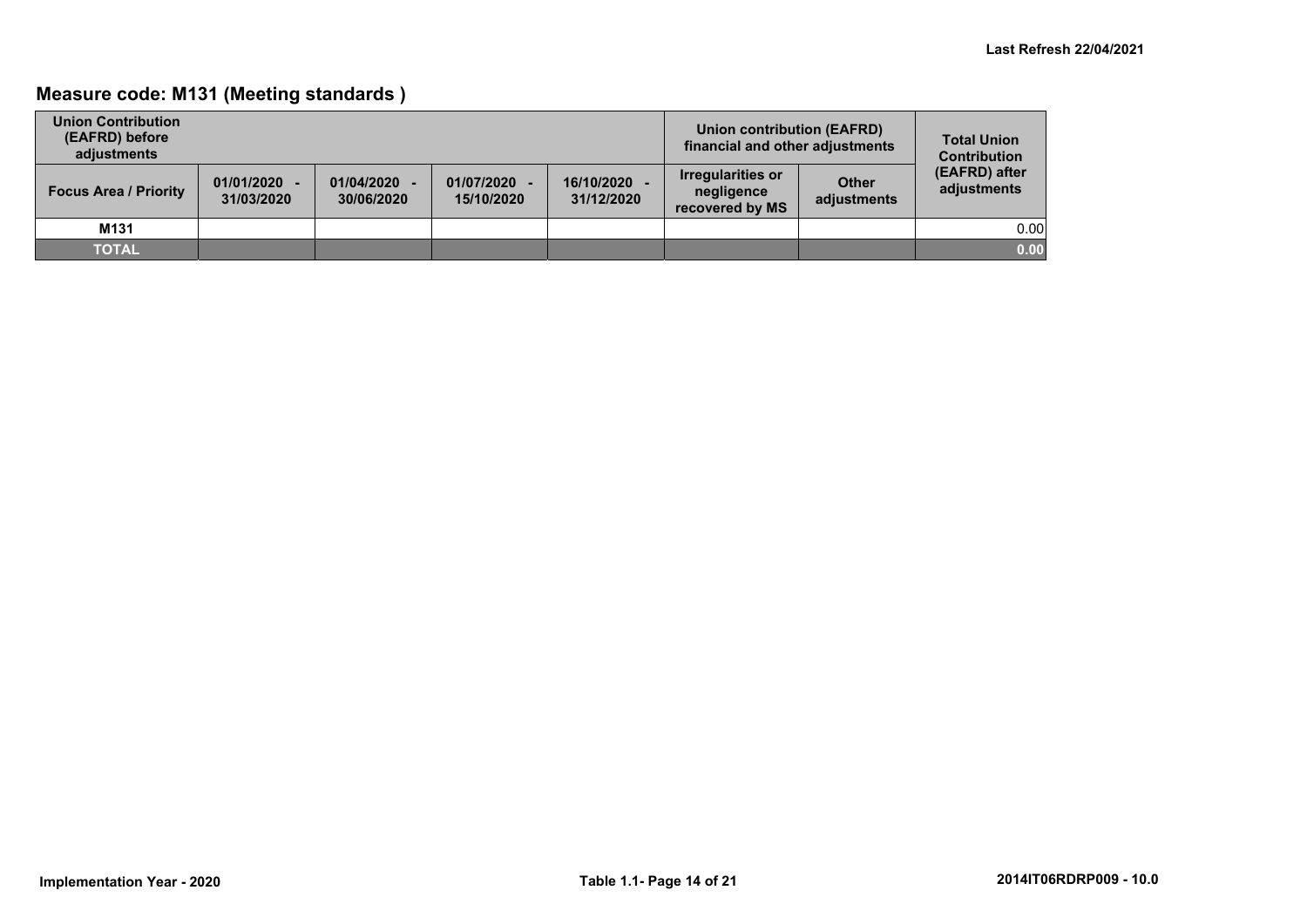## **Measure code: M14 (Animal welfare)**

| <b>Union Contribution</b><br>(EAFRD) before<br>adjustments |                              |                          |                          |                          | Union contribution (EAFRD)<br>financial and other adjustments |                             | <b>Total Union</b><br><b>Contribution</b> |
|------------------------------------------------------------|------------------------------|--------------------------|--------------------------|--------------------------|---------------------------------------------------------------|-----------------------------|-------------------------------------------|
| <b>Focus Area / Priority</b>                               | $01/01/2020 -$<br>31/03/2020 | 01/04/2020<br>30/06/2020 | 01/07/2020<br>15/10/2020 | 16/10/2020<br>31/12/2020 | <b>Irregularities or</b><br>negligence<br>recovered by MS     | <b>Other</b><br>adjustments | (EAFRD) after<br>adjustments              |
| 3A                                                         |                              |                          |                          |                          |                                                               |                             | 0.00                                      |
| <b>TOTAL</b>                                               |                              |                          |                          |                          |                                                               |                             | 0.00                                      |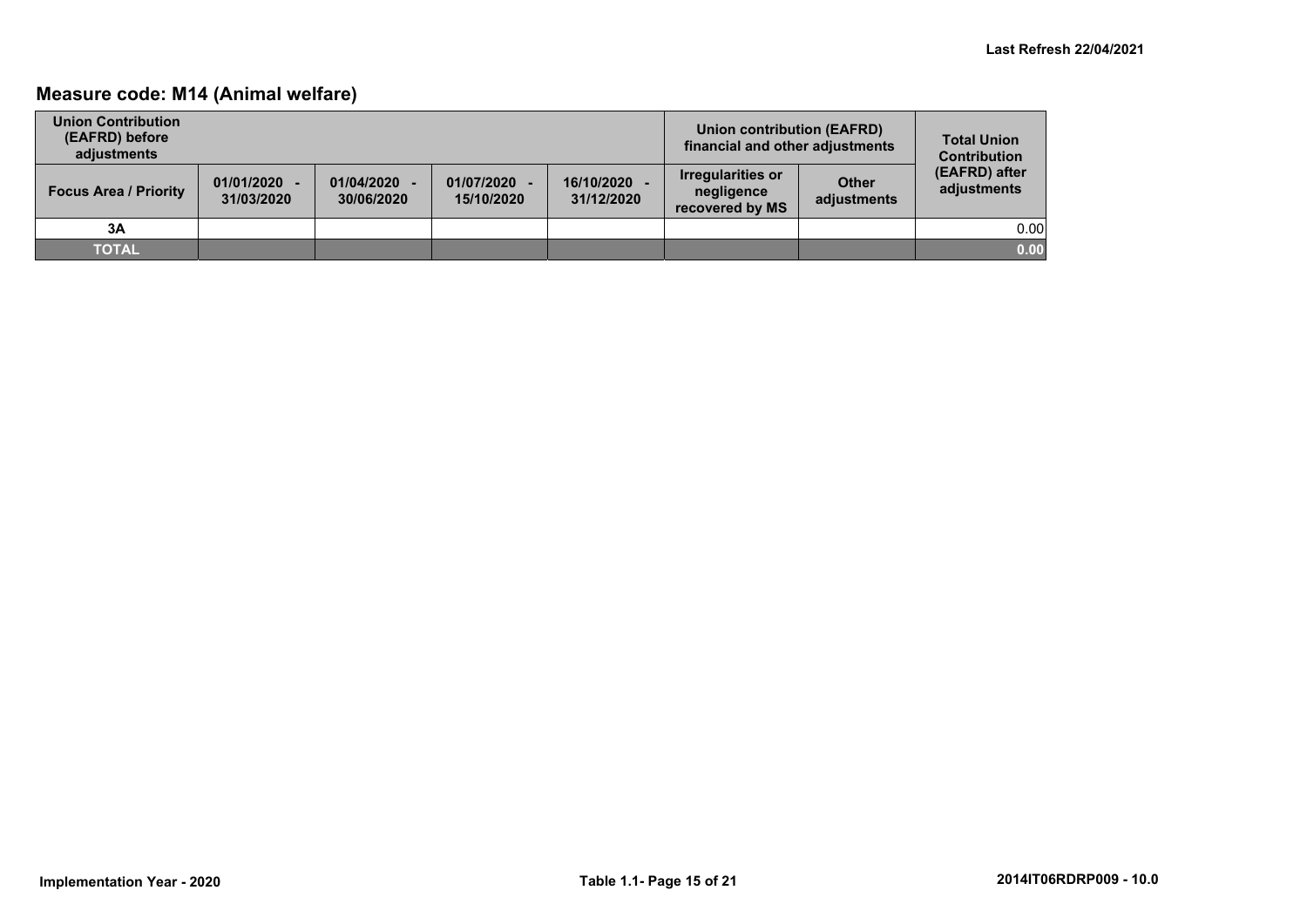## **Measure code: M15 (Forest-environment)**

| <b>Union Contribution</b><br>(EAFRD) before<br>adjustments |                              |                          |                          |                          | Union contribution (EAFRD)<br>financial and other adjustments |                             | <b>Total Union</b><br><b>Contribution</b> |
|------------------------------------------------------------|------------------------------|--------------------------|--------------------------|--------------------------|---------------------------------------------------------------|-----------------------------|-------------------------------------------|
| <b>Focus Area / Priority</b>                               | $01/01/2020 -$<br>31/03/2020 | 01/04/2020<br>30/06/2020 | 01/07/2020<br>15/10/2020 | 16/10/2020<br>31/12/2020 | Irregularities or<br>negligence<br>recovered by MS            | <b>Other</b><br>adjustments | (EAFRD) after<br>adjustments              |
| <b>P4</b>                                                  |                              |                          |                          |                          |                                                               |                             | 0.00                                      |
| <b>TOTAL</b>                                               |                              |                          |                          |                          |                                                               |                             | 0.00                                      |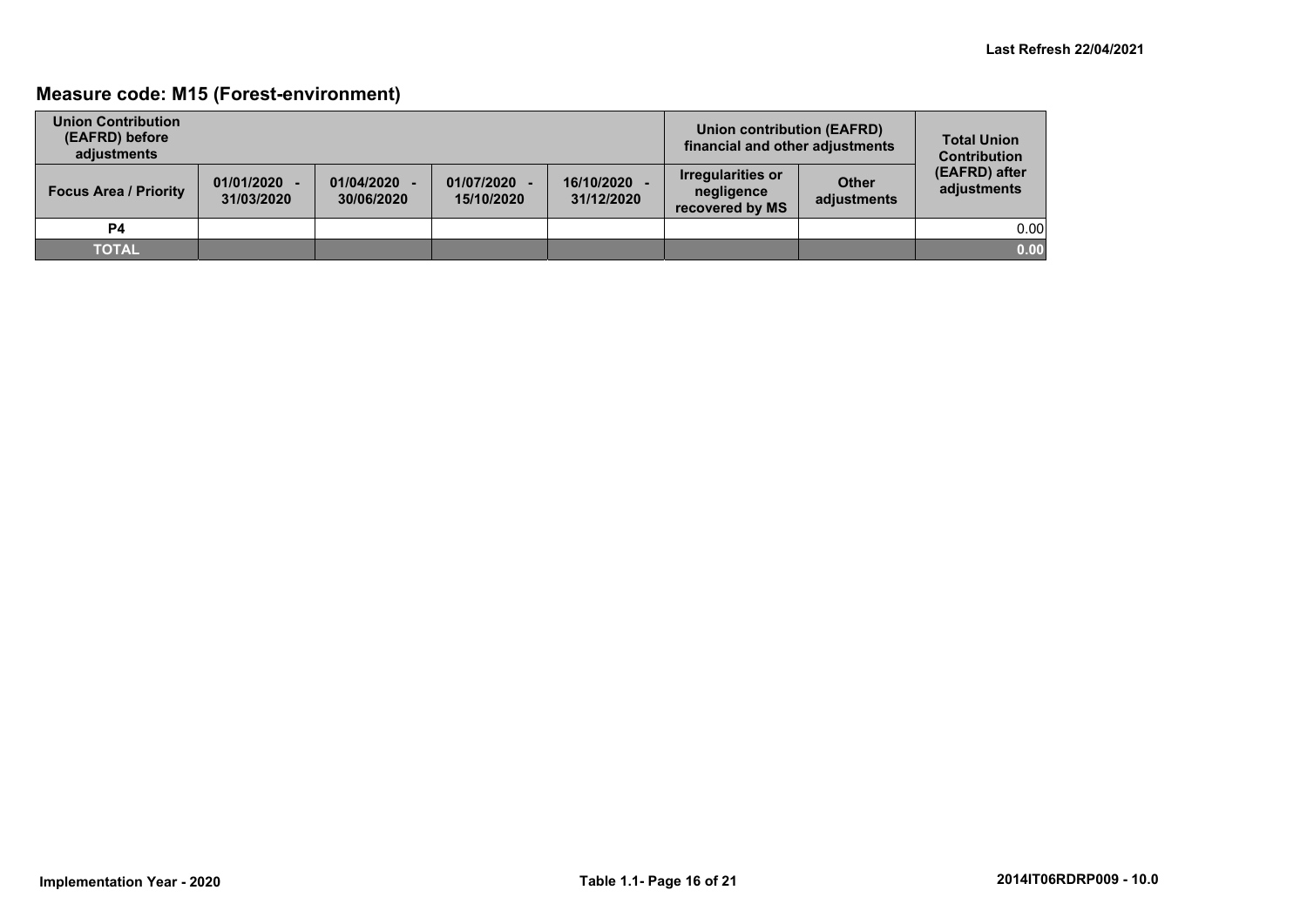## **Measure code: M16 (Cooperation)**

| <b>Union Contribution</b><br>(EAFRD) before<br>adjustments |                              |                          |                            |                            | <b>Union contribution (EAFRD)</b><br>financial and other adjustments | <b>Total Union</b><br><b>Contribution</b> |                              |
|------------------------------------------------------------|------------------------------|--------------------------|----------------------------|----------------------------|----------------------------------------------------------------------|-------------------------------------------|------------------------------|
| <b>Focus Area / Priority</b>                               | $01/01/2020 -$<br>31/03/2020 | 01/04/2020<br>30/06/2020 | 01/07/2020 -<br>15/10/2020 | 16/10/2020 -<br>31/12/2020 | <b>Irregularities or</b><br>negligence<br>recovered by MS            | <b>Other</b><br>adjustments               | (EAFRD) after<br>adjustments |
| 2A                                                         | 6,468.00                     |                          | 6,468.00                   |                            |                                                                      |                                           | 12,936.00                    |
| 3A                                                         |                              | 151,401.12               | 149,410.80                 | 64,680.00                  | $-20,137.04$                                                         |                                           | 345,354.88                   |
| 3B                                                         |                              |                          |                            |                            |                                                                      |                                           | 0.00                         |
| <b>5A</b>                                                  |                              |                          |                            |                            |                                                                      |                                           | 0.00                         |
| <b>5C</b>                                                  | 84,900.32                    |                          | 154,796.84                 | 58,434.91                  |                                                                      |                                           | 298,132.07                   |
| <b>5D</b>                                                  |                              |                          |                            |                            |                                                                      |                                           | 0.00                         |
| 5E                                                         |                              |                          |                            |                            |                                                                      |                                           | 0.00                         |
| 6B                                                         |                              |                          |                            | 44,743.91                  |                                                                      |                                           | 44,743.91                    |
| 6C                                                         |                              |                          | 6,468.00                   |                            |                                                                      |                                           | 6,468.00                     |
| <b>P4</b>                                                  |                              |                          | 6,468.00                   |                            |                                                                      |                                           | 6,468.00                     |
| <b>TOTAL</b>                                               | 91,368.32                    | 151,401.12               | 323,611.64                 | 167,858.82                 | $-20,137.04$                                                         |                                           | 714,102.86                   |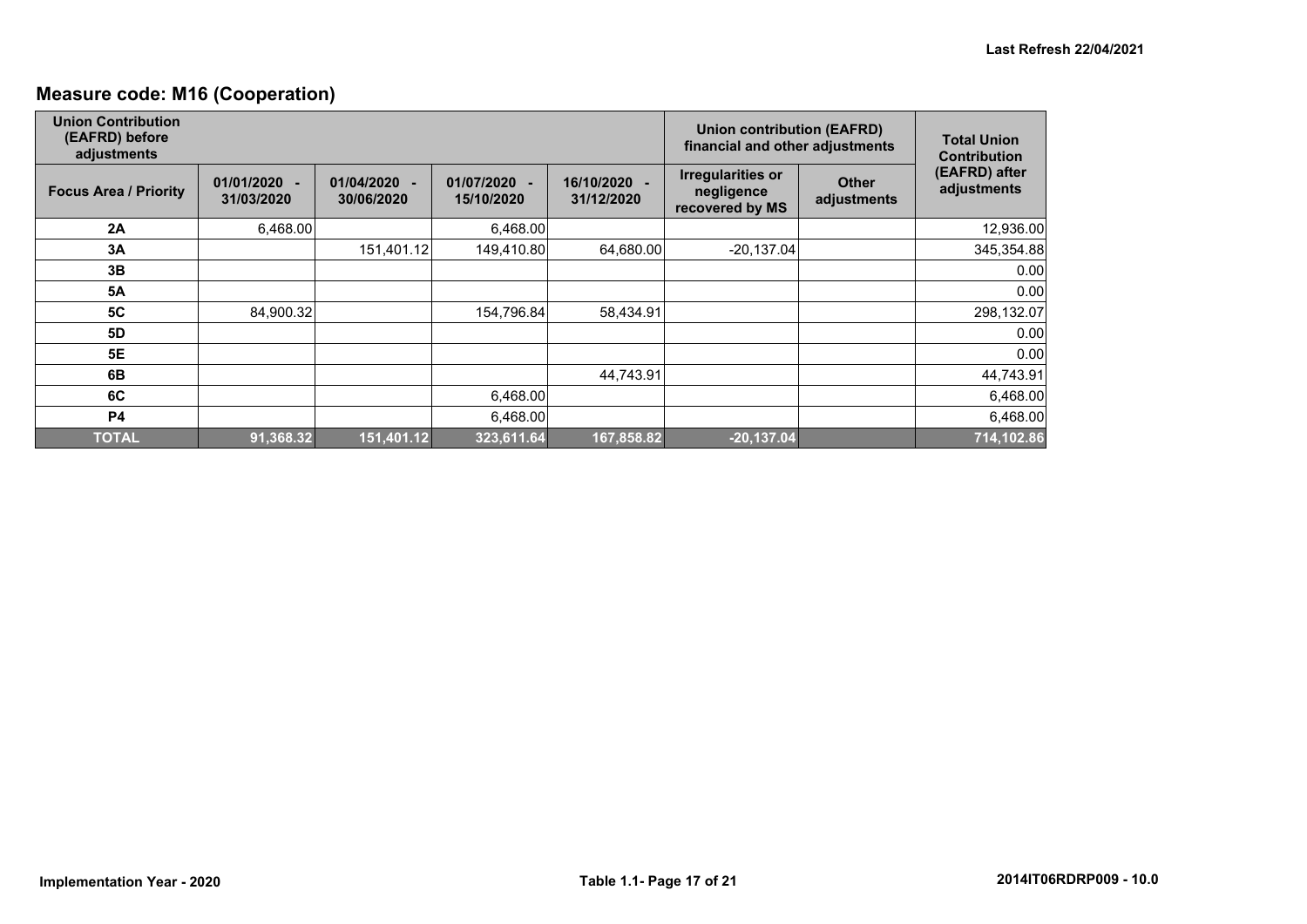## **Measure code: M19 (LEADER and CLLD)**

| <b>Union Contribution</b><br>(EAFRD) before<br>adjustments |                              |                          |                            |                          | Union contribution (EAFRD)<br>financial and other adjustments |                      | <b>Total Union</b><br><b>Contribution</b> |
|------------------------------------------------------------|------------------------------|--------------------------|----------------------------|--------------------------|---------------------------------------------------------------|----------------------|-------------------------------------------|
| <b>Focus Area / Priority</b>                               | $01/01/2020 -$<br>31/03/2020 | 01/04/2020<br>30/06/2020 | 01/07/2020 -<br>15/10/2020 | 16/10/2020<br>31/12/2020 | Irregularities or<br>negligence<br>recovered by MS            | Other<br>adjustments | (EAFRD) after<br>adjustments              |
| 6B                                                         | 988,151.20                   | 837,831.36               | 722,932.33                 | 801.978.07               | $-17.706.80$                                                  |                      | 3,333,186.16                              |
| <b>TOTAL</b>                                               | 988,151.20                   | 837,831.36               | 722,932.33                 | 801,978.07               | $-17,706.80$                                                  |                      | 3,333,186.16                              |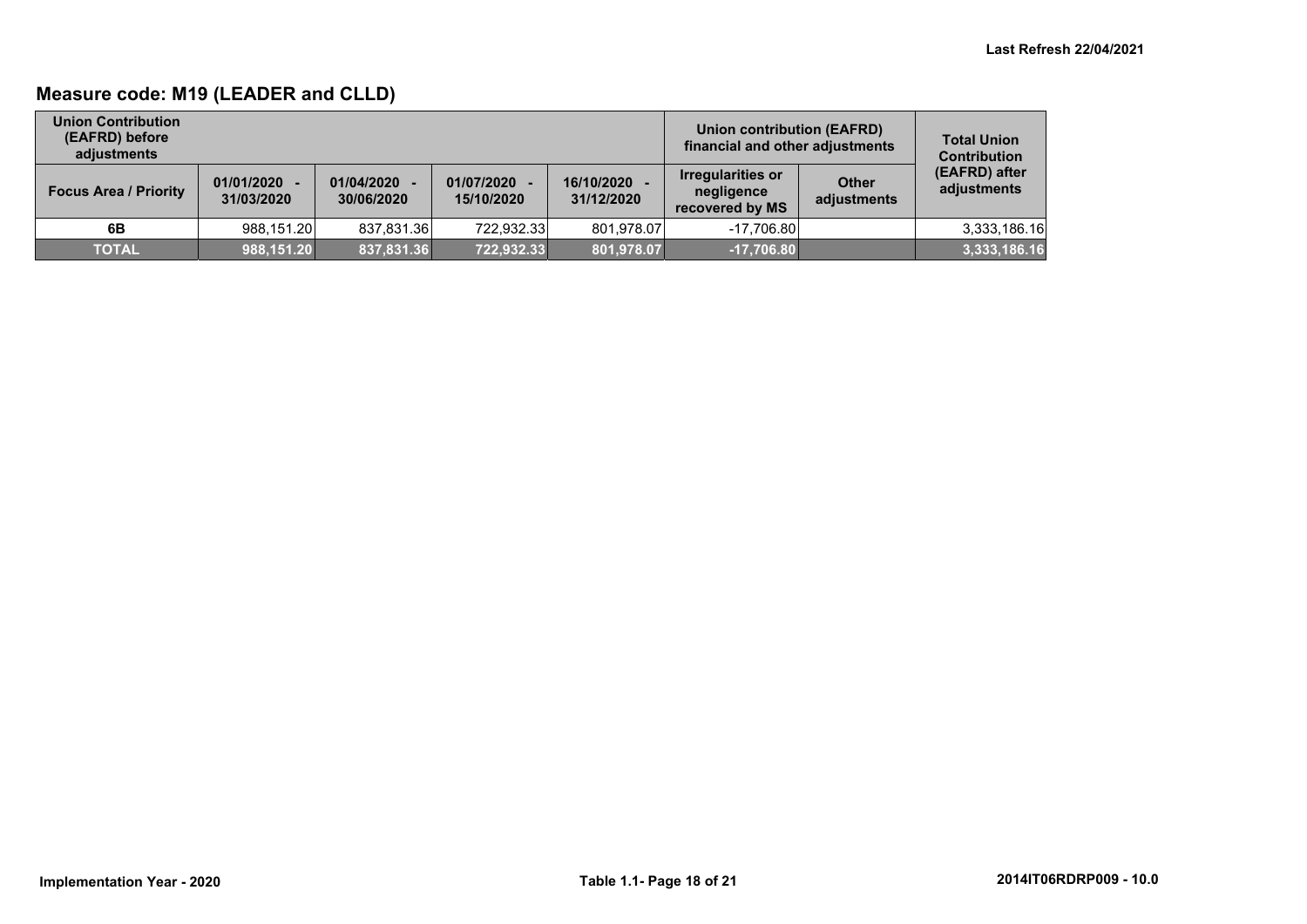## **Measure code: M20 (TA)**

| <b>Union Contribution</b><br>(EAFRD) before<br>adiustments |                              |                          |                            | <b>Union contribution (EAFRD)</b><br>financial and other adjustments | <b>Total Union</b><br><b>Contribution</b>                 |                             |                              |
|------------------------------------------------------------|------------------------------|--------------------------|----------------------------|----------------------------------------------------------------------|-----------------------------------------------------------|-----------------------------|------------------------------|
| <b>Focus Area / Priority</b>                               | $01/01/2020 -$<br>31/03/2020 | 01/04/2020<br>30/06/2020 | 01/07/2020 -<br>15/10/2020 | 16/10/2020<br>31/12/2020                                             | <b>Irregularities or</b><br>negligence<br>recovered by MS | <b>Other</b><br>adjustments | (EAFRD) after<br>adjustments |
| M20                                                        |                              | 2,412,539.34             | 1.739.709.23               |                                                                      |                                                           |                             | 4.152.248.57                 |
| <b>TOTAL</b>                                               |                              | 2,412,539.34             | 1,739,709.23               |                                                                      |                                                           |                             | 4, 152, 248.57               |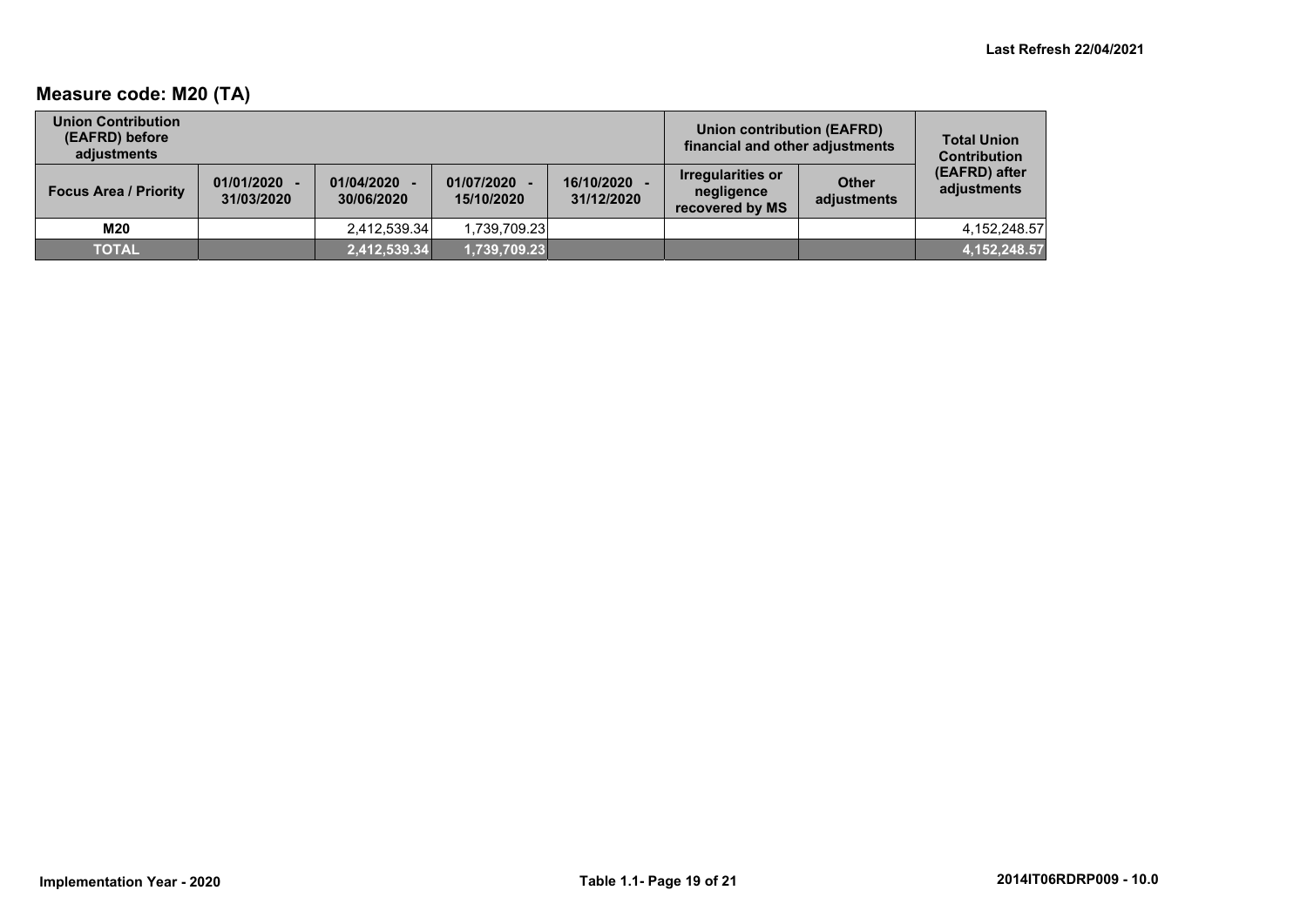## **Measure code: M21 (COVID-19 crisis)**

| <b>Union Contribution</b><br>(EAFRD) before<br>adjustments |                            | <b>Union contribution (EAFRD)</b><br>financial and other adjustments | <b>Total Union</b><br><b>Contribution</b> |                              |
|------------------------------------------------------------|----------------------------|----------------------------------------------------------------------|-------------------------------------------|------------------------------|
| <b>Focus Area / Priority</b>                               | 16/10/2020 -<br>31/12/2020 | <b>Irregularities or</b><br>negligence<br>recovered by MS            | <b>Other</b><br>adjustments               | (EAFRD) after<br>adjustments |
| 2A                                                         |                            |                                                                      |                                           | 0.00                         |
| <b>TOTAL</b>                                               |                            |                                                                      |                                           | 0.00                         |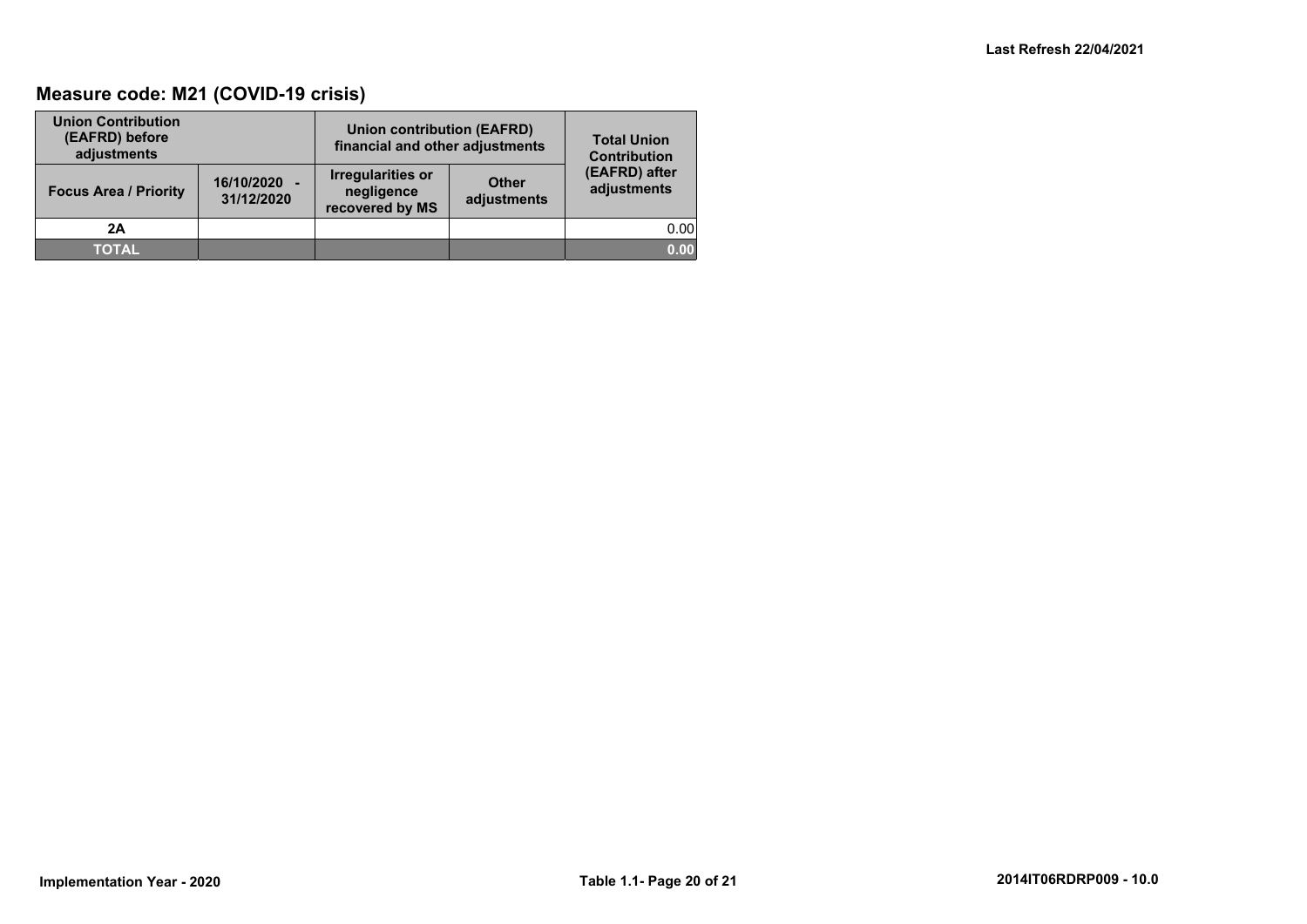## **Measure code: M341 (Skills-acquisition and animation)**

| <b>Union Contribution</b><br>(EAFRD) before<br>adjustments |                              |                          |                            |                          | Union contribution (EAFRD)<br>financial and other adjustments |                             | <b>Total Union</b><br><b>Contribution</b> |
|------------------------------------------------------------|------------------------------|--------------------------|----------------------------|--------------------------|---------------------------------------------------------------|-----------------------------|-------------------------------------------|
| <b>Focus Area / Priority</b>                               | $01/01/2020 -$<br>31/03/2020 | 01/04/2020<br>30/06/2020 | 01/07/2020 -<br>15/10/2020 | 16/10/2020<br>31/12/2020 | Irregularities or<br>negligence<br>recovered by MS            | <b>Other</b><br>adjustments | (EAFRD) after<br>adjustments              |
| M341                                                       |                              |                          |                            |                          |                                                               |                             | 0.00                                      |
| <b>TOTAL</b>                                               |                              |                          |                            |                          |                                                               |                             | 0.00                                      |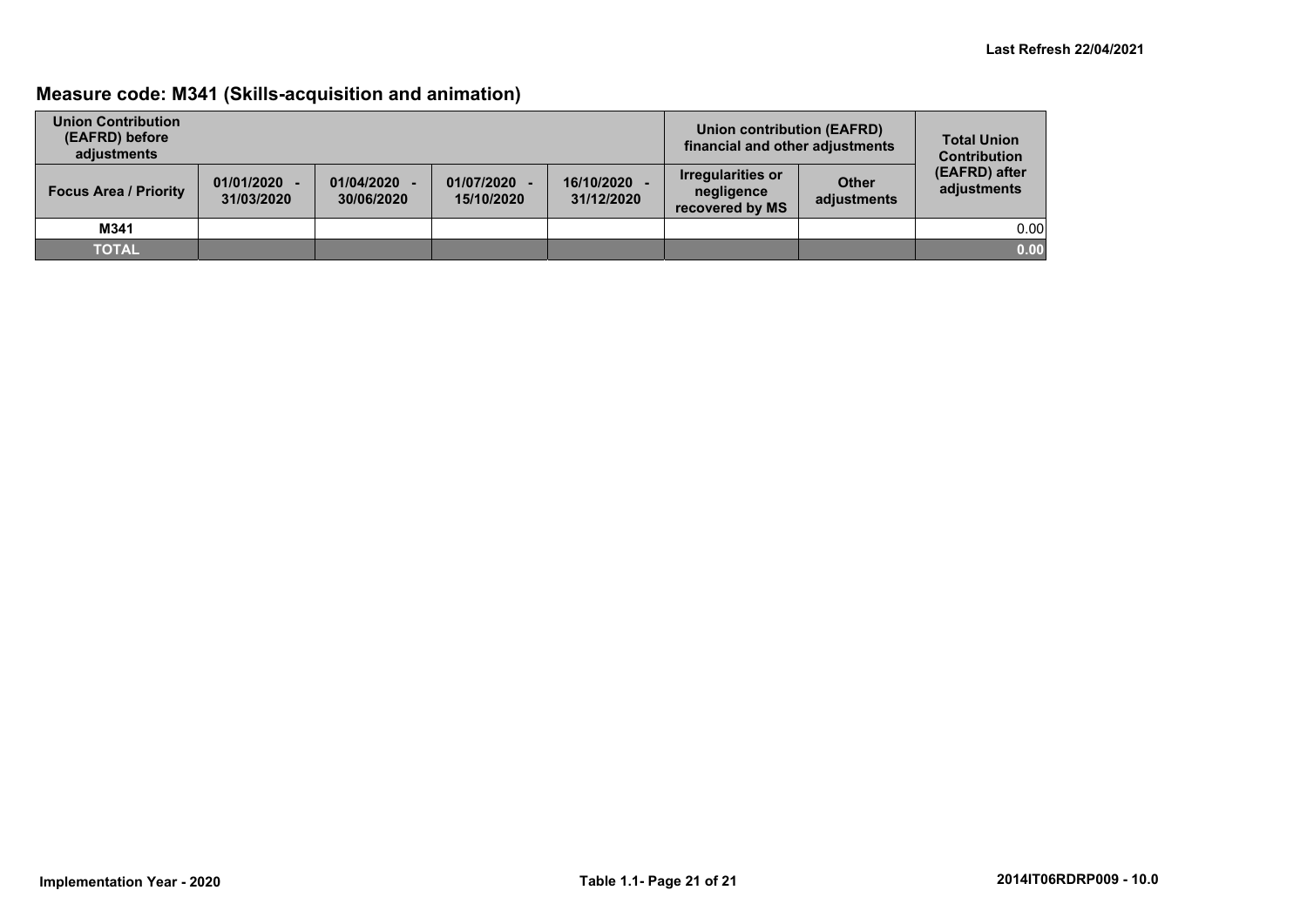## Table 1.2 - Financial Implementation per measure (2020Q1 to 2020Q4)

\*Disclaimer: Data are those submitted by the Paying Agency in the quarterly declarations of expenditure

| <b>Measure code</b>                     | <b>Total Public</b><br>expenditure<br>before<br>adjustments | <b>Union</b><br><b>Contribution</b><br>(EAFRD) before<br>adjustments | <b>Union</b><br>contribution<br>(EAFRD)<br>financial<br>adjustments | <b>Union</b><br>contribution<br>(EAFRD) other<br>adjustments | <b>Total Union</b><br><b>Contribution</b><br>(EAFRD) after<br>adjustments |
|-----------------------------------------|-------------------------------------------------------------|----------------------------------------------------------------------|---------------------------------------------------------------------|--------------------------------------------------------------|---------------------------------------------------------------------------|
|                                         | (a')                                                        | (b')                                                                 | (c')                                                                | (d')                                                         | $(e') = (b') + (c') + (d')$                                               |
| M01 - Knowledge                         | 2,016,500.79                                                | 869,515.16                                                           | $-194,555.75$                                                       |                                                              | 674,959.41                                                                |
| <b>M02 - Advisory services</b>          |                                                             |                                                                      |                                                                     |                                                              | 0.00                                                                      |
| <b>M03 - Quality schemes</b>            | 4,712,576.15                                                | 2,032,062.84                                                         | $-1,337.77$                                                         |                                                              | 2,030,725.07                                                              |
| M04 - Physical Investment               | 34,641,468.66                                               | 14,937,401.28                                                        | $-31,770.47$                                                        |                                                              | 14,905,630.81                                                             |
| M05 - Restoring agricultural potential  | 2,235,486.68                                                | 963,941.86                                                           |                                                                     |                                                              | 963,941.86                                                                |
| M06 - Farm and business development     | 8,500,082.78                                                | 3,665,235.68                                                         | $-42,131.47$                                                        |                                                              | 3,623,104.21                                                              |
| <b>M07 - Basic services</b>             | 1,935,668.01                                                | 834,660.05                                                           |                                                                     |                                                              | 834,660.05                                                                |
| M08 - Forest                            | 3,870,227.65                                                | 1,668,842.16                                                         | $-2,663.38$                                                         |                                                              | 1,666,178.78                                                              |
| M10 - Agri-environment-climate          | 53,621,885.02                                               | 23, 121, 756.83                                                      | $-263,319.30$                                                       |                                                              | 22,858,437.53                                                             |
| M11 - Organic Farming                   | 8,527,498.47                                                | 3,677,057.34                                                         | $-33,151.96$                                                        |                                                              | 3,643,905.38                                                              |
| M12 - NAT 2000 & WFD                    | 2,211,983.30                                                | 953,807.20                                                           |                                                                     |                                                              | 953,807.20                                                                |
| M13 - Areas with natural constraints    | 10,935,507.58                                               | 4,715,390.87                                                         | $-109,765.63$                                                       |                                                              | 4,605,625.24                                                              |
| M14 - Animal welfare                    |                                                             |                                                                      |                                                                     |                                                              | 0.00                                                                      |
| M15 - Forest-environment                |                                                             |                                                                      |                                                                     |                                                              | 0.00                                                                      |
| M16 - Cooperation                       | 1,702,782.70                                                | 734,239.90                                                           | $-20,137.04$                                                        |                                                              | 714,102.86                                                                |
| M <sub>19</sub> - LEADER and CLLD       | 7,771,087.58                                                | 3,350,892.96                                                         | $-17,706.80$                                                        |                                                              | 3,333,186.16                                                              |
| <b>M20 - TA</b>                         | 9,629,518.95                                                | 4, 152, 248.57                                                       |                                                                     |                                                              | 4, 152, 248.57                                                            |
| M113 - Early retirement                 |                                                             |                                                                      |                                                                     |                                                              | 0.00                                                                      |
| M131 - Meeting standards                |                                                             |                                                                      |                                                                     |                                                              | 0.00                                                                      |
| M341 - Skills-acquisition and animation |                                                             |                                                                      |                                                                     |                                                              | 0.00                                                                      |
| M21 - COVID-19 crisis                   |                                                             |                                                                      |                                                                     |                                                              | 0.00                                                                      |
| <b>All Measures</b>                     | 152,312,274.32                                              | 65,677,052.70                                                        | $-716,539.57$                                                       |                                                              | 64,960,513.13                                                             |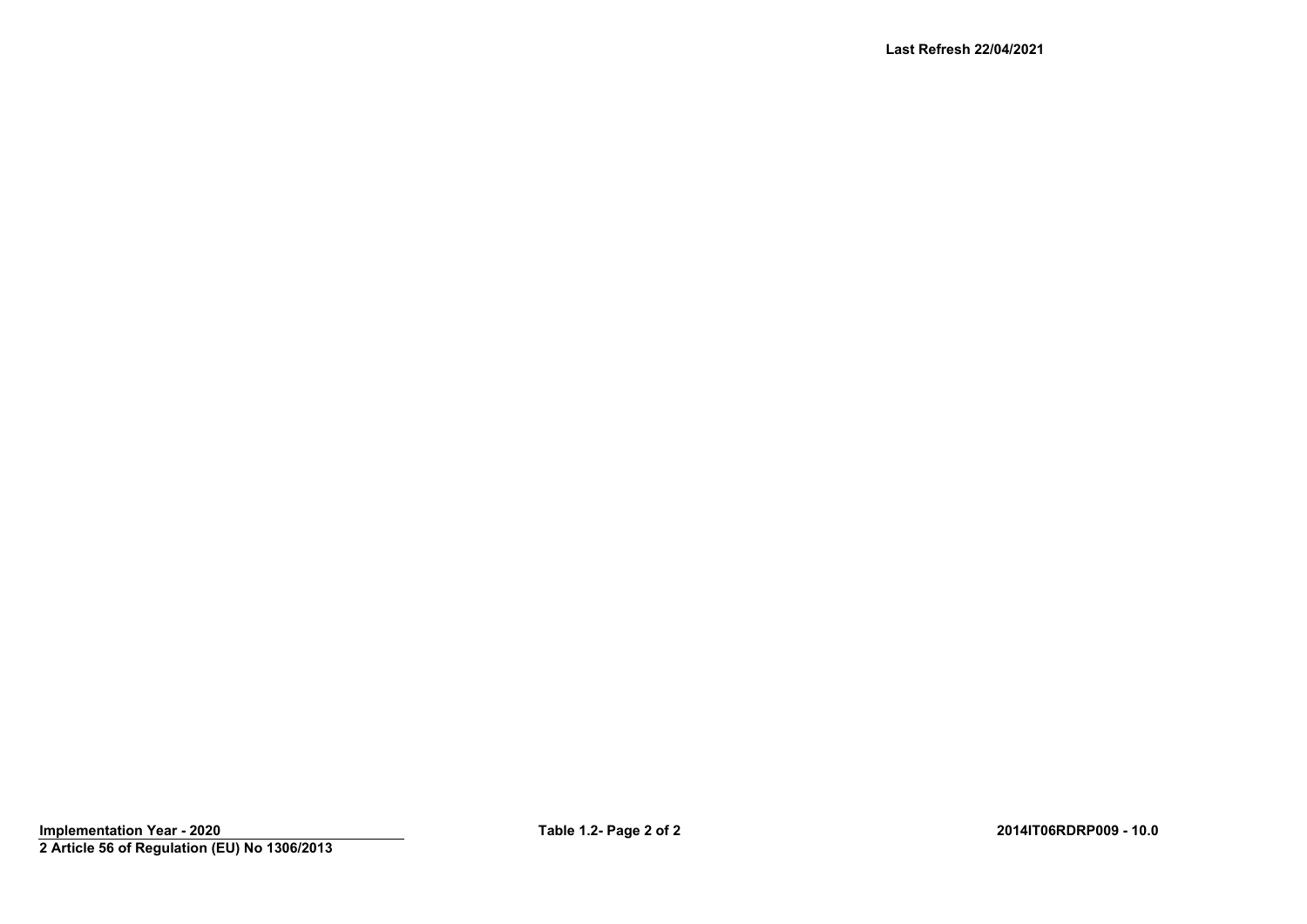#### Table 1.3 - Financial Implementation per measure (cumulative until 2020Q4)

\*Disclaimer: Data are those submitted by the Paying Agency in the quarterly declarations of expenditure

| <b>Measure code</b>                     | <b>Total Public</b><br>expenditure<br>before<br>adjustments | <b>Union</b><br><b>Contribution</b><br>(EAFRD) before<br>adjustments | <b>Union</b><br><b>Contribution</b><br>(EAFRD)<br>financial<br>adjustments | <b>Union</b><br><b>Contribution</b><br>(EAFRD) other<br>adjustments | <b>Total Union</b><br><b>Contribution</b><br>(EAFRD) after<br>adjustmetns |
|-----------------------------------------|-------------------------------------------------------------|----------------------------------------------------------------------|----------------------------------------------------------------------------|---------------------------------------------------------------------|---------------------------------------------------------------------------|
|                                         | (a')                                                        | (b')                                                                 | (c')                                                                       | (d')                                                                | $(e') = (b') + (c') + (d')$                                               |
| M01 - Knowledge                         | 14,288,306.36                                               | 6,161,117.72                                                         | $-222,920.31$                                                              | 0.00                                                                | 5,938,197.41                                                              |
| <b>M02 - Advisory services</b>          | 1,312,499.31                                                | 565,949.68                                                           | $-1,293.60$                                                                | 0.00                                                                | 564,656.08                                                                |
| <b>M03 - Quality schemes</b>            | 18,270,906.16                                               | 7,878,414.74                                                         | $-47,230.54$                                                               |                                                                     | 7,831,184.20                                                              |
| <b>M04 - Physical Investment</b>        | 138,547,727.22                                              | 59,741,779.99                                                        | $-99,703.04$                                                               | 0.00                                                                | 59,642,076.95                                                             |
| M05 - Restoring agricultural potential  | 6,883,558.92                                                | 2,968,190.61                                                         |                                                                            |                                                                     | 2,968,190.61                                                              |
| M06 - Farm and business development     | 42,711,109.24                                               | 18,417,030.29                                                        | $-79,136.89$                                                               |                                                                     | 18,337,893.40                                                             |
| <b>M07 - Basic services</b>             | 28,341,609.04                                               | 12,220,901.82                                                        | $-8,537.76$                                                                | 0.00                                                                | 12,212,364.06                                                             |
| M08 - Forest                            | 11,558,071.48                                               | 4,983,840.43                                                         | $-23,687.91$                                                               | 0.00                                                                | 4,960,152.52                                                              |
| M10 - Agri-environment-climate          | 238,632,076.24                                              | 102,898,151.29                                                       | -770,982.34                                                                | 0.00                                                                | 102,127,168.95                                                            |
| M11 - Organic Farming                   | 35,585,482.15                                               | 15,344,459.88                                                        | $-101,627.42$                                                              | 0.00                                                                | 15,242,832.46                                                             |
| M12 - NAT 2000 & WFD                    | 4,629,453.71                                                | 1,996,220.45                                                         | $-55,347.88$                                                               |                                                                     | 1,940,872.57                                                              |
| M13 - Areas with natural constraints    | 69,871,179.57                                               | 30,128,452.62                                                        | $-340,608.32$                                                              | 0.00                                                                | 29,787,844.30                                                             |
| M14 - Animal welfare                    | 47,589.34                                                   | 20,520.52                                                            |                                                                            |                                                                     | 20,520.52                                                                 |
| M15 - Forest-environment                | 638,953.86                                                  | 275,516.90                                                           |                                                                            |                                                                     | 275,516.90                                                                |
| M16 - Cooperation                       | 2,483,779.42                                                | 1,071,005.69                                                         | $-20, 137.04$                                                              |                                                                     | 1,050,868.65                                                              |
| M19 - LEADER and CLLD                   | 22,549,227.73                                               | 9,723,227.00                                                         | $-25,498.93$                                                               |                                                                     | 9,697,728.07                                                              |
| <b>M20 - TA</b>                         | 14,726,609.51                                               | 6,350,114.02                                                         |                                                                            |                                                                     | 6,350,114.02                                                              |
| M113 - Early retirement                 | 425,280.03                                                  | 183,380.76                                                           | $-3,654.61$                                                                | 0.00                                                                | 179,726.15                                                                |
| M131 - Meeting standards                |                                                             |                                                                      |                                                                            |                                                                     | 0.00                                                                      |
| M341 - Skills-acquisition and animation |                                                             |                                                                      |                                                                            |                                                                     | 0.00                                                                      |
| M21 - COVID-19 crisis                   |                                                             |                                                                      |                                                                            |                                                                     | 0.00                                                                      |
| <b>All Measures</b>                     | 651,503,419.29                                              | 280,928,274.41                                                       | $-1,800,366.59$                                                            | 0.00                                                                | 279,127,907.82                                                            |